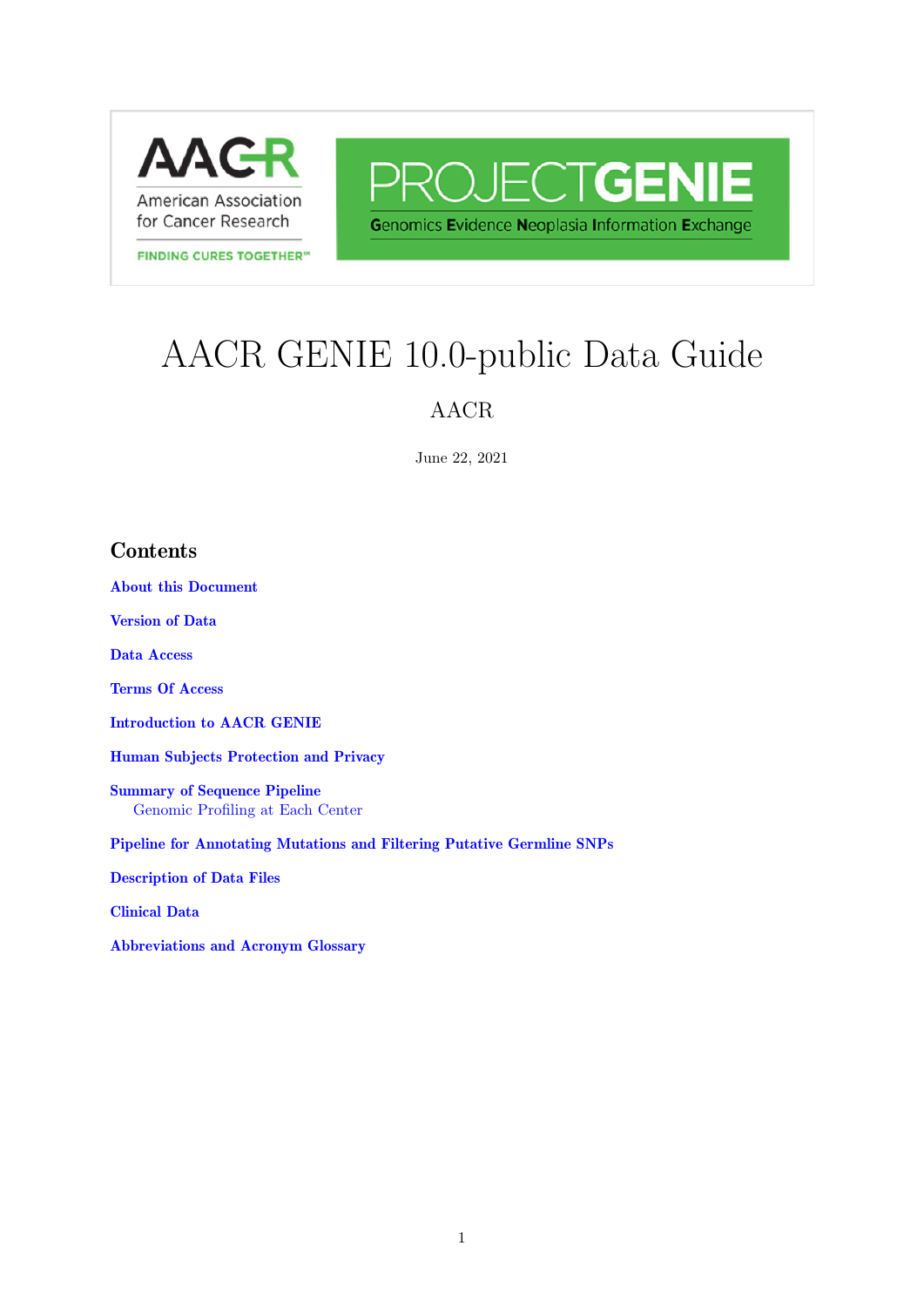### <span id="page-1-0"></span>About this Document

This document provides an overview of 10.0-public release of American Association for Cancer Research (AACR) GENIE data.

### <span id="page-1-1"></span>Version of Data

AACR GENIE Project Data: Version 10.0-public

AACR Project GENIE data versions follow a numbering scheme derived from [semantic versioning,](https://semver.org/) where the digits in the version correspond to: major.patch-release-type. "Major" releases are public releases of new sample data. "Patch" releases are corrections to major releases, including data retractions. "Releasetype" refers to whether the release is a public AACR Project GENIE release or a private/consortium-only release. Public releases will be denoted with the nomenclature "X.X-public" and consortium-only private releases will be denoted with the nomenclature "X.X-consortium".

### <span id="page-1-2"></span>Data Access

AACR GENIE Data is currently available via two mechanisms:

- Synapse Platform (Sage Bionetworks): https://synapse.org/genie
- cBioPortal for Cancer Genomics (MSK): https://www.cbioportal.org/genie/

### <span id="page-1-3"></span>Terms Of Access

All users of the AACR Project GENIE data must agree to the following terms of use; failure to abide by any term herein will result in revocation of access.

- Users will not attempt to identify or contact individual participants from whom these data were collected by any means.
- Users will not redistribute the data without express written permission from the AACR Project GENIE Coordinating Center (send email to: info@aacrgenie.org).

When publishing or presenting work using or referencing the AACR Project GENIE dataset please include the following attributions:

- Please cite: The AACR Project GENIE Consortium. AACR Project GENIE: Powering Precision Medicine Through An International Consortium, Cancer Discov. 2017 Aug;7(8):818-831 and include the version of the dataset used.
- The authors would like to acknowledge the American Association for Cancer Research and its financial and material support in the development of the AACR Project GENIE registry, as well as members of the consortium for their commitment to data sharing. Interpretations are the responsibility of study authors.

Posters and presentations should include the AACR Project GENIE logo.

### Introduction to AACR GENIE

The AACR Project Genomics, Evidence, Neoplasia, Information, Exchange (GENIE) is a multi-phase, multi-year, international data-sharing project that aims to catalyze precision cancer medicine. The GE-NIE platform will integrate and link clinical-grade cancer genomic data with clinical outcome data for tens of thousands of cancer patients treated at multiple international institutions. The project fulfills an unmet need in oncology by providing the statistical power necessary to improve clinical decision-making, to identify novel therapeutic targets, to understand of patient response to therapy, and to design new biomarker-driven clinical trials. The project will also serve as a prototype for aggregating, harmonizing,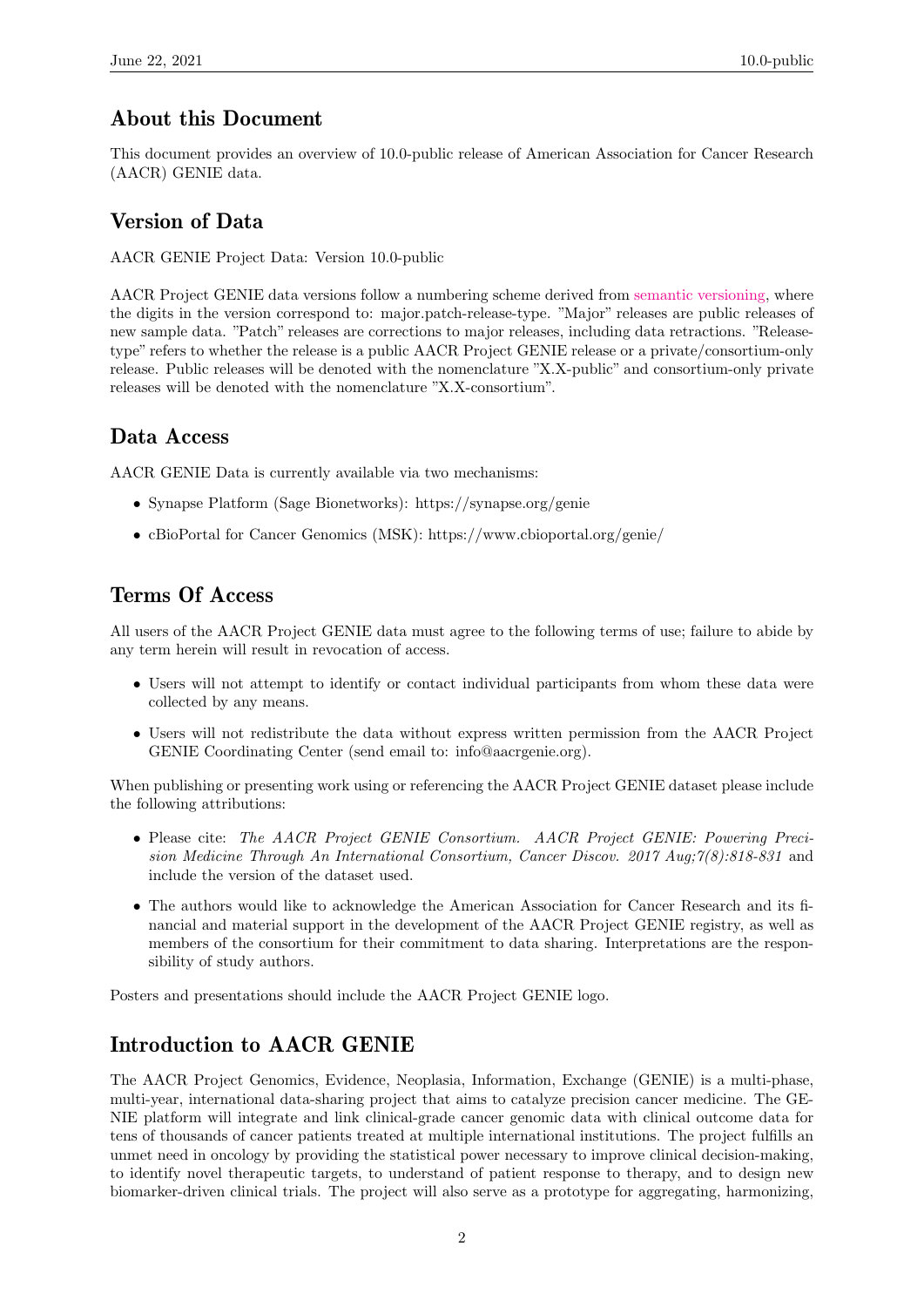and sharing clinical-grade, next-generation sequencing (NGS) data obtained during routine medical practice.

The data within GENIE is being shared with the global research community. The database currently contains CLIA-/ISO-certified genomic data obtained during the course of routine practice at multiple international institutions (Table 1), and will continue to grow as more patients are treated at additional participating centers.

<span id="page-2-0"></span>

| Center Abbreviation      | Center                                                                                       |
|--------------------------|----------------------------------------------------------------------------------------------|
| NKI                      | Netherlands Cancer Institute, on behalf of the Center for                                    |
|                          | Personalized Cancer Treatment, Amsterdam, Netherlands                                        |
| $\overline{\rm DFCI}$    | Dana-Farber Cancer Institute, Boston, MA, USA                                                |
| GRCC                     | Institut Gustave Roussy, Paris, France                                                       |
| <b>JHU</b>               | Johns Hopkins Sidney Kimmel Comprehensive Cancer Cen-                                        |
|                          | ter, Baltimore, MD, USA                                                                      |
| $\overline{\text{MSK}}$  | Memorial Sloan Kettering Cancer Center, New York, NY,<br><b>USA</b>                          |
| <b>UHN</b>               | Princess Margaret Cancer Centre, University Health Net-                                      |
|                          | work, Toronto, Ontario, Canada                                                               |
| <b>MDA</b>               | The University of Texas MD Anderson Cancer Center,                                           |
|                          | Houston, TX, USA                                                                             |
| $\overline{\text{VICC}}$ | Vanderbilt-Ingram Cancer Center, Nashville, TN, USA                                          |
| CRUK                     | Cancer Research UK Cambridge Centre, University of                                           |
|                          | Cambridge, Cambridge, England                                                                |
| CHOP                     | Children's Hospital of Philadelphia, Philadelphia, PA, USA                                   |
| <b>DUKE</b>              | Duke Cancer Institute, Duke University Health System,                                        |
|                          | Durham, NC, USA                                                                              |
| $\overline{\text{COLU}}$ | The Herbert Irving Comprehensive Cancer<br>Center,<br>Columbia University, New York, NY, USA |
| <b>PHS</b>               | Providence Health & Services Cancer Institute, Portland,                                     |
|                          | OR, USA                                                                                      |
| $\overline{SCI}$         | Swedish Cancer Institute, Seattle, WA, USA                                                   |
| <b>UCSF</b>              | University of California, San Francisco, CA, USA                                             |
| <b>VHIO</b>              | Vall d'Hebron Institute of Oncology, Barcelona, Spain                                        |
| WAKE                     | Wake Forest Baptist Medical Center, Wake Forest Univer-                                      |
|                          | sity Health Sciences, Winston-Salem, NC, USA                                                 |
| YALE                     | Yale Cancer Center, Yale University, New Haven, Connecti-                                    |
|                          | cut, USA                                                                                     |
| $\overline{\text{UCHI}}$ | University of Chicago Comprehensive Cancer Center,                                           |
|                          | Chicago, IL, USA                                                                             |

|  |  | Table 1: Participating Centers |  |
|--|--|--------------------------------|--|
|--|--|--------------------------------|--|

### <span id="page-2-1"></span>Human Subjects Protection and Privacy

Protection of patient privacy is paramount, and the AACR GENIE Project therefore requires that each participating center share data in a manner consistent with patient consent and center-specific Institutional Review Board (IRB) policies. The exact approach varies by center, but largely falls into one of three categories: IRB-approved patient-consent to sharing of de-identified data, captured at time of molecular testing; IRB waivers and; and IRB approvals of GENIE-specific research proposals. Additionally, all data has been de-identified via the HIPAA Safe Harbor Method. Full details regarding the HIPAA Safe Harbor Method are available online at: https://www.hhs.gov/hipaa/for-professionals/privacy/special-topics/deidentification/.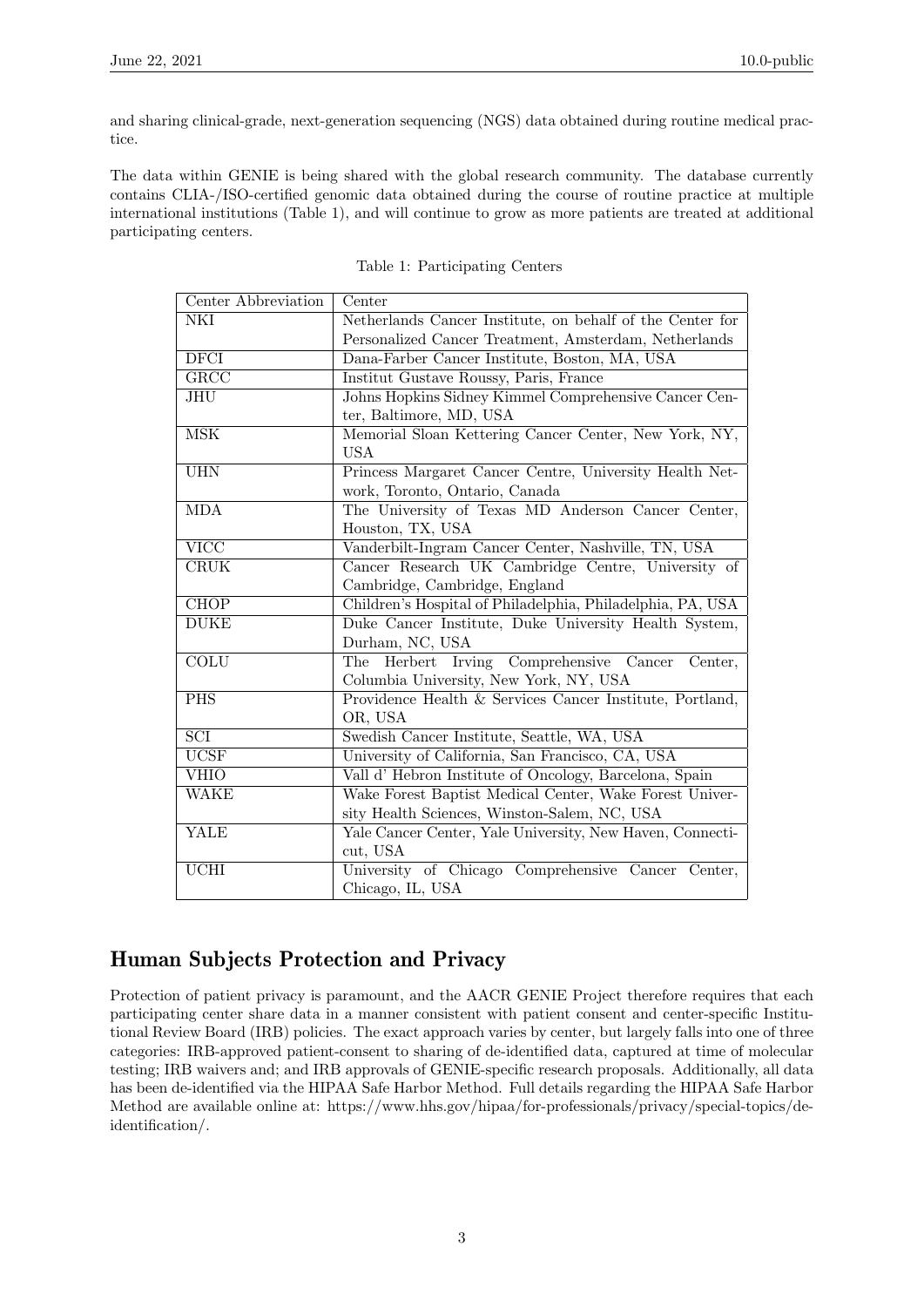### Summary of Sequence Pipeline

Traditionally, the SEQ ASSAY ID was used as an institution's identifier for their assays when each assay had one associated gene panel. As GENIE grew, we wanted to support an assay having multiple gene panels. SEQ ASSAY ID was repurposed to be an identifier for a center's assay OR panel. For those centers that have multiple panels per assay, we introduced SEQ PIPELINE ID (pipeline), which encompasses multiple SEQ ASSAY ID (panel).

| Number of Panels/Pipelines<br>CHOP<br>$\overline{2}$<br>COLU<br>3<br><b>CRUK</b><br>1<br>DFCI<br>3 |  |
|----------------------------------------------------------------------------------------------------|--|
|                                                                                                    |  |
|                                                                                                    |  |
|                                                                                                    |  |
|                                                                                                    |  |
|                                                                                                    |  |
| <b>DUKE</b><br>3                                                                                   |  |
| GRCC<br>1                                                                                          |  |
| <b>JHU</b><br>$\overline{2}$                                                                       |  |
| 3<br><b>MDA</b>                                                                                    |  |
| <b>MSK</b><br>4                                                                                    |  |
| <b>NKI</b><br>5                                                                                    |  |
| <b>PHS</b><br>3                                                                                    |  |
| SCI<br>1                                                                                           |  |
| $\overline{\text{U}}\text{CHI}$<br>$\overline{2}$                                                  |  |
| $\overline{\text{UCSF}}$<br>$\overline{2}$                                                         |  |
| <b>UHN</b><br>5                                                                                    |  |
| <b>VHIO</b><br>1                                                                                   |  |
| <b>VICC</b><br>4                                                                                   |  |
| WAKE<br>4                                                                                          |  |
| YALE<br>$\overline{2}$                                                                             |  |

Table 2: Number of pipelines per Center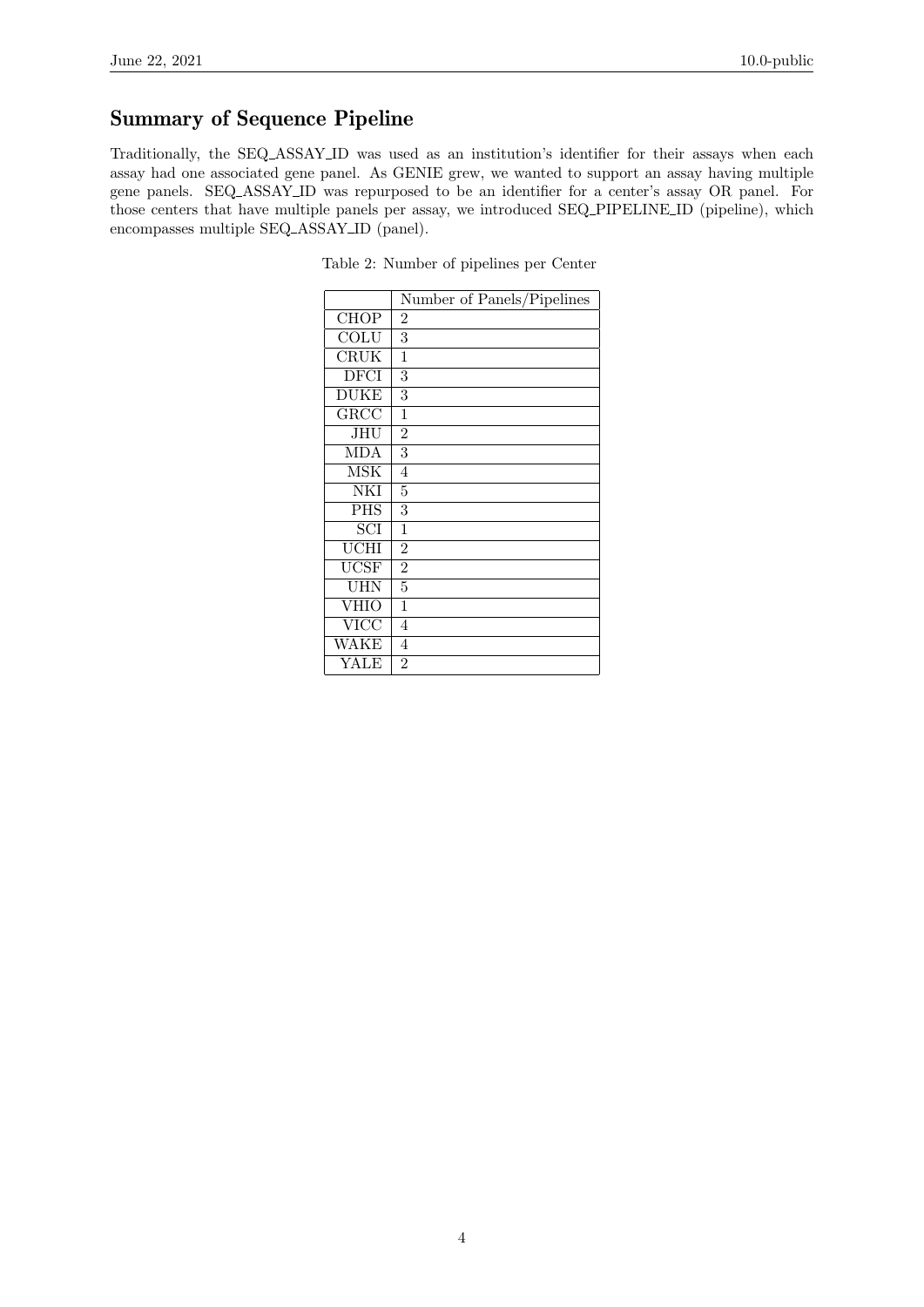

Figure 1: Distribution of library selection, library strategy, platform, and specimen tumor cellularity across Panels/Pipelines

|                      | hotspot_regions | coding_exons | introns | promoters |
|----------------------|-----------------|--------------|---------|-----------|
| CRUK-TS              |                 |              |         |           |
| GRCC                 |                 |              |         |           |
| $MDA-46-V1$          |                 |              |         |           |
| UCHI-ONCOHEME55-V1   |                 |              |         |           |
| UCHI-ONCOSCREEN50-V1 |                 |              |         |           |
| WAKE-CA              |                 |              |         |           |
| WAKE-CLINICAL-R2D2   |                 |              |         |           |
| WAKE-CLINICAL-T5A    |                 |              |         |           |
| WAKE-CLINICAL-T7     |                 |              |         |           |
| YALE-HSM-V1          |                 |              |         |           |
| YALE-OCP             |                 |              |         |           |
| DFCI-ONCOPANEL-1     |                 |              |         |           |
| DFCI-ONCOPANEL-2     |                 |              |         |           |
| DFCI-ONCOPANEL-3     |                 |              |         |           |
| NKI-TSACP-MISEQ-NGS  |                 |              |         |           |
| MSK-IMPACT341        |                 |              |         |           |
| MSK-IMPACT410        |                 |              |         |           |
| MSK-IMPACT468        |                 |              |         |           |
| UHN-48-V1            |                 |              |         |           |

Table 3: Coverage per Panel/Pipeline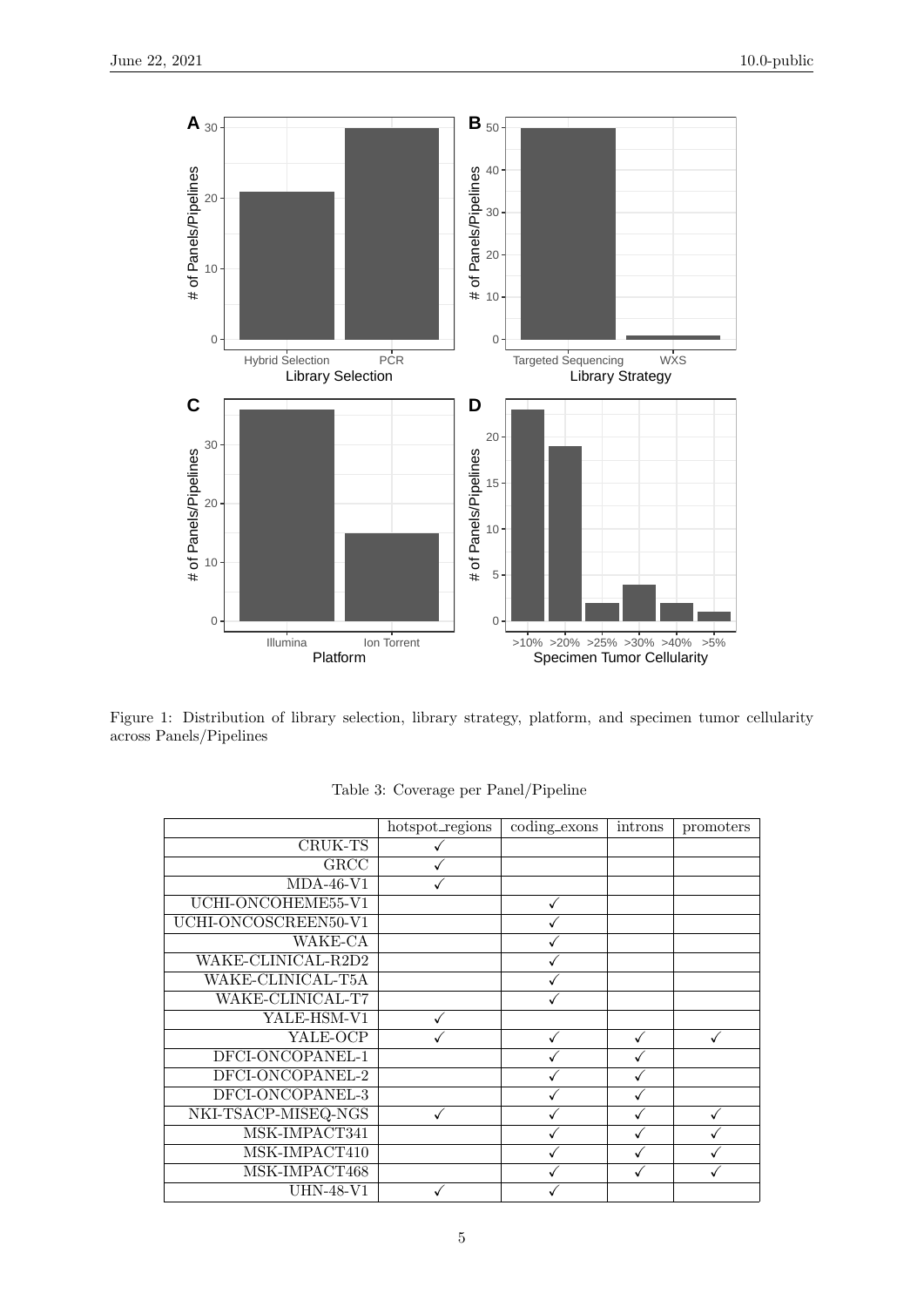| $UHN-50-V2$         | ✓            | $\checkmark$ |                         |              |
|---------------------|--------------|--------------|-------------------------|--------------|
| $UHN-54-V1$         | ✓            | ✓            |                         |              |
| <b>UHN-555</b>      | ✓            | $\checkmark$ |                         |              |
| VICC-01-MYELOID     |              |              |                         |              |
| VICC-01-SOLIDTUMOR  |              |              |                         |              |
| $VICC-01-T5A$       |              | $\checkmark$ | ✓                       |              |
| $VICC-01-T7$        |              |              |                         |              |
| $MDA-50-V1$         | ✓            |              |                         |              |
| PHS-FOCUS-V1        |              | ✓            |                         |              |
| UHN-OCA-V3          | ✓            |              |                         |              |
| <b>CHOP-STNGS</b>   | ✓            | ✓            | $\checkmark$            | ✓            |
| <b>CHOP-HEMEP</b>   |              |              | $\overline{\checkmark}$ |              |
| COLU-CCCP-V1        |              |              | $\checkmark$            |              |
| COLU-TSACP-V1       |              |              | $\checkmark$            |              |
| DUKE-F1-DX1         |              |              | $\checkmark$            |              |
| DUKE-F1-T5A         |              |              | $\checkmark$            |              |
| DUKE-F1-T7          |              |              | ✓                       |              |
| $SCI-PMP68-V1$      | $\checkmark$ |              |                         |              |
| $JHU-50$            | √            |              |                         |              |
| JHU-500STP          | ✓            |              |                         |              |
| VHIO-CUSTOM         | ✓            | ✓            |                         |              |
| NKI-PATH-NGS        |              |              | $\checkmark$            | ✓            |
| NKI-CHPV2-NGS       | ✓            | ✓            | $\checkmark$            | $\checkmark$ |
| NKI-CHPV2-SOCV2-NGS | ✓            |              | $\checkmark$            |              |
| NKI-CHP-V2-PLUS     |              |              |                         |              |
| $MDA-409-V1$        | ✓            |              |                         |              |
| UCSF-NIMV4          |              | $\checkmark$ | $\checkmark$            | $\checkmark$ |
| COLU-CSTP-V1        |              |              | ✓                       |              |
| PHS-TRISEQ-V2       |              | ✓            |                         |              |
| PHS-TST170-V1       | ✓            | $\checkmark$ |                         |              |
| MSK-IMPACT-HEME-399 |              |              |                         |              |
| UCSF-IDTV5          |              |              |                         |              |

Table 4: Alteration Types per Panel/Pipeline

|                      | snv | small_indels | gene_level_cna | intragenic_cna | structural_variants |
|----------------------|-----|--------------|----------------|----------------|---------------------|
| CRUK-TS              |     |              |                |                |                     |
| GRCC                 | ✓   |              |                |                |                     |
| $MDA-46-V1$          |     |              |                |                |                     |
| UCHI-ONCOHEME55-V1   |     |              |                |                |                     |
| UCHI-ONCOSCREEN50-V1 |     |              |                |                |                     |
| WAKE-CA              |     |              |                |                |                     |
| WAKE-CLINICAL-R2D2   |     |              |                |                |                     |
| WAKE-CLINICAL-T5A    |     |              |                |                |                     |
| WAKE-CLINICAL-T7     | ✓   |              |                |                |                     |
| YALE-HSM-V1          |     |              |                |                |                     |
| YALE-OCP             |     |              |                |                |                     |
| DFCI-ONCOPANEL-1     |     |              |                |                |                     |
| DFCI-ONCOPANEL-2     |     |              |                |                |                     |
| DFCI-ONCOPANEL-3     |     |              |                |                |                     |
| NKI-TSACP-MISEQ-NGS  |     |              |                |                |                     |
| MSK-IMPACT341        | ✓   |              |                |                |                     |
| MSK-IMPACT410        |     |              |                |                |                     |
| MSK-IMPACT468        |     |              |                |                |                     |
| <b>UHN-48-V1</b>     |     |              |                |                |                     |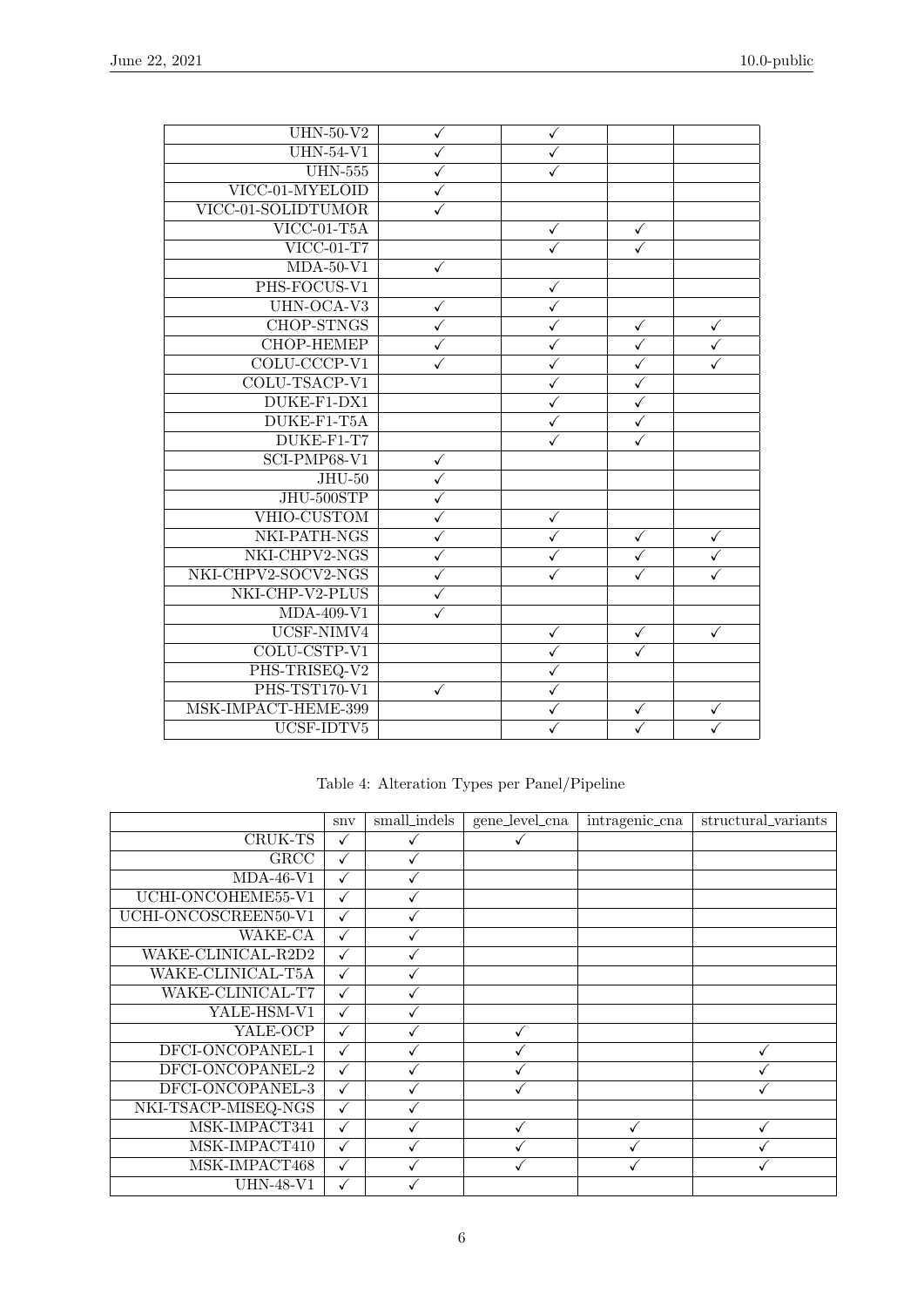| $UHN-50-V2$                    | $\checkmark$            | $\checkmark$            |              |              |   |
|--------------------------------|-------------------------|-------------------------|--------------|--------------|---|
| $UHN-54-V1$                    | $\overline{\checkmark}$ | $\checkmark$            |              |              |   |
| <b>UHN-555</b>                 | $\checkmark$            | $\checkmark$            |              |              |   |
| VICC-01-MYELOID                | $\checkmark$            | $\checkmark$            |              |              |   |
| VICC-01-SOLIDTUMOR             | $\overline{\checkmark}$ | $\checkmark$            |              |              |   |
| $VICC-01-T5A$                  | $\overline{\checkmark}$ | $\checkmark$            | ✓            |              | ✓ |
| $\overline{\text{VICC-01-T7}}$ | $\checkmark$            | ✓                       | $\checkmark$ |              |   |
| $MDA-50-V1$                    | $\checkmark$            | $\checkmark$            |              |              |   |
| PHS-FOCUS-V1                   | $\overline{\checkmark}$ | $\checkmark$            |              |              |   |
| UHN-OCA-V3                     | $\overline{\checkmark}$ | $\checkmark$            |              |              |   |
| <b>CHOP-STNGS</b>              | $\checkmark$            | $\checkmark$            | ✓            | ✓            | ✓ |
| <b>CHOP-HEMEP</b>              | $\overline{\checkmark}$ | $\overline{\checkmark}$ | ✓            |              |   |
| COLU-CCCP-V1                   | $\checkmark$            | ✓                       |              |              |   |
| COLU-TSACP-V1                  | $\checkmark$            | $\checkmark$            | ✓            |              |   |
| DUKE-F1-DX1                    | $\sqrt{}$               | $\sqrt{}$               |              |              | ✓ |
| DUKE-F1-T5A                    | $\sqrt{}$               | ✓                       | ✓            |              |   |
| DUKE-F1-T7                     | $\checkmark$            | $\checkmark$            |              |              |   |
| $SCI-PMP68-V1$                 | $\checkmark$            | $\checkmark$            |              |              |   |
| $JHU-50$                       | $\sqrt{}$               | ✓                       |              |              |   |
| JHU-500STP                     | $\checkmark$            | $\checkmark$            |              |              |   |
| VHIO-CUSTOM                    | $\checkmark$            | $\checkmark$            |              |              |   |
| NKI-PATH-NGS                   | $\checkmark$            | $\checkmark$            |              |              |   |
| NKI-CHPV2-NGS                  | $\checkmark$            | $\checkmark$            |              |              |   |
| NKI-CHPV2-SOCV2-NGS            | $\overline{\checkmark}$ | $\checkmark$            |              |              |   |
| NKI-CHP-V2-PLUS                | $\checkmark$            | ✓                       |              |              |   |
| $MDA-409-V1$                   | $\checkmark$            | $\checkmark$            |              |              |   |
| UCSF-NIMV4                     | $\checkmark$            | $\checkmark$            | ✓            | $\checkmark$ | ✓ |
| COLU-CSTP-V1                   | $\checkmark$            | ✓                       | $\checkmark$ |              |   |
| PHS-TRISEQ-V2                  | $\checkmark$            | $\checkmark$            |              |              |   |
| PHS-TST170-V1                  | $\overline{\checkmark}$ | $\checkmark$            | $\checkmark$ |              | ✓ |
| MSK-IMPACT-HEME-399            | $\checkmark$            | ✓                       | ✓            | ✓            |   |
| UCSF-IDTV5                     | $\checkmark$            |                         |              |              |   |

|                      | <b>FFPE</b> | fresh_frozen |
|----------------------|-------------|--------------|
| CRUK-TS              |             |              |
| GRCC                 |             |              |
| $MDA-46-V1$          |             |              |
| UCHI-ONCOHEME55-V1   |             |              |
| UCHI-ONCOSCREEN50-V1 |             |              |
| WAKE-CA              |             |              |
| WAKE-CLINICAL-R2D2   |             |              |
| WAKE-CLINICAL-T5A    |             |              |
| WAKE-CLINICAL-T7     |             |              |
| YALE-HSM-V1          |             |              |
| YALE-OCP             |             |              |
| DFCI-ONCOPANEL-1     |             |              |
| DFCI-ONCOPANEL-2     |             |              |
| DFCI-ONCOPANEL-3     |             |              |
| NKI-TSACP-MISEQ-NGS  |             |              |
| MSK-IMPACT341        |             |              |
| MSK-IMPACT410        |             |              |
| MSK-IMPACT468        |             |              |
| UHN-48-V1            |             |              |

Table 5: Preservation Techniques per Panels/Pipelines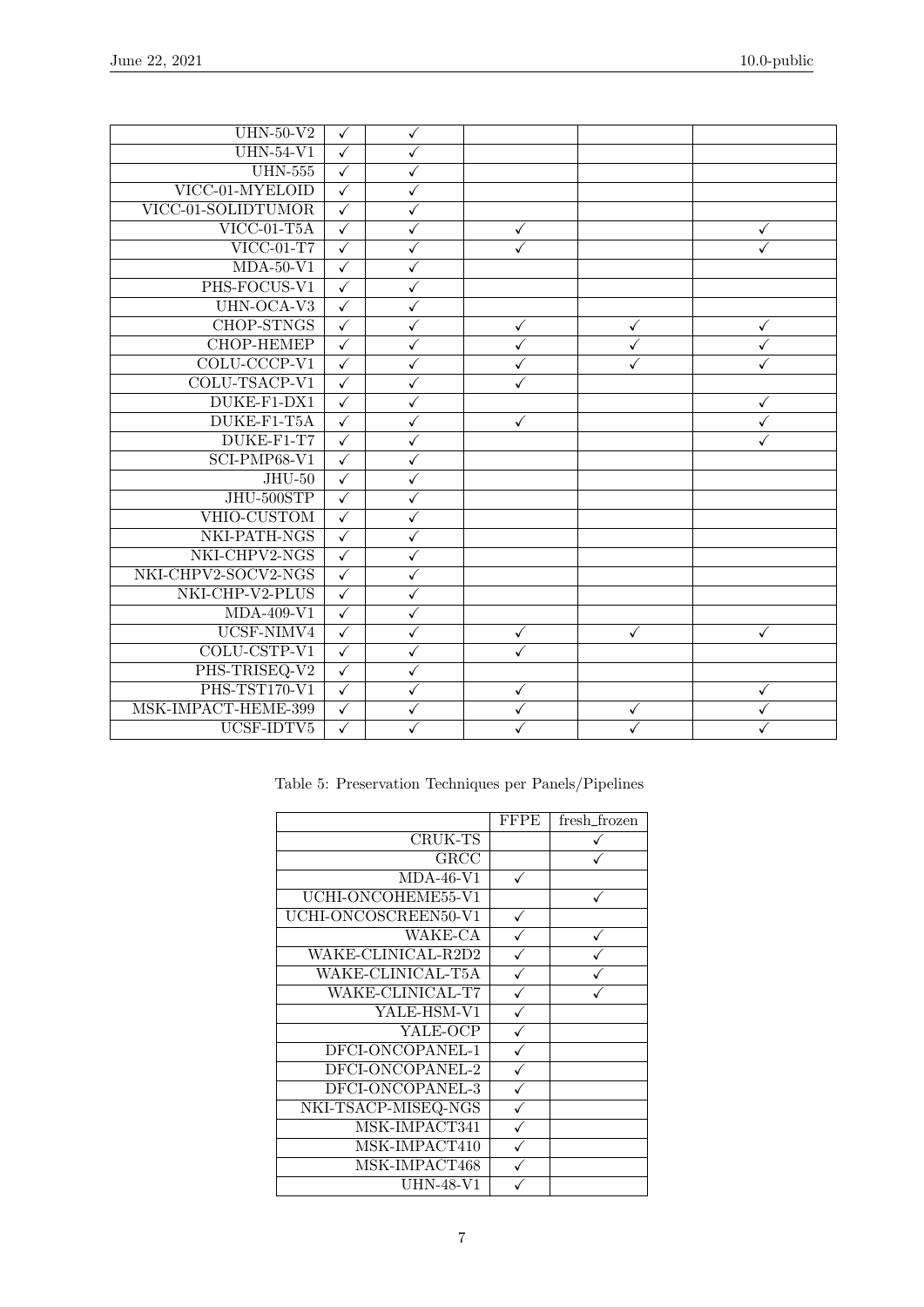| $UHN-50-V2$                            | ✓                       |  |
|----------------------------------------|-------------------------|--|
| $\overline{UHN-54-V1}$                 | $\checkmark$            |  |
| <b>UHN-555</b>                         | $\checkmark$            |  |
| VICC-01-MYELOID                        | $\overline{\checkmark}$ |  |
| VICC-01-SOLIDTUMOR                     | $\overline{\checkmark}$ |  |
| $\overline{\text{VICC-01-T5}}\text{A}$ | $\overline{\checkmark}$ |  |
| $VICC-01-T7$                           | $\checkmark$            |  |
| $MDA-50-V1$                            | $\overline{\checkmark}$ |  |
| PHS-FOCUS-V1                           | $\sqrt{2}$              |  |
| UHN-OCA-V3                             | $\checkmark$            |  |
| <b>CHOP-STNGS</b>                      | $\checkmark$            |  |
| <b>CHOP-HEMEP</b>                      | $\overline{\checkmark}$ |  |
| COLU-CCCP-V1                           | ✓                       |  |
| COLU-TSACP-V1                          | $\checkmark$            |  |
| DUKE-F1-DX1                            | $\sqrt{}$               |  |
| DUKE-F1-T5A                            | $\sqrt{}$               |  |
| DUKE-F1-T7                             | $\checkmark$            |  |
| $SCI-PMP68-V1$                         | $\sqrt{}$               |  |
| $JHU-50$                               | ✓                       |  |
| JHU-500STP                             | $\checkmark$            |  |
| VHIO-CUSTOM                            | $\sqrt{}$               |  |
| NKI-PATH-NGS                           | $\checkmark$            |  |
| NKI-CHPV2-NGS                          | $\checkmark$            |  |
| NKI-CHPV2-SOCV2-NGS                    | $\sqrt{ }$              |  |
| NKI-CHP-V2-PLUS                        | $\overline{\checkmark}$ |  |
| $MDA-409-V1$                           | $\checkmark$            |  |
| UCSF-NIMV4                             | $\overline{\checkmark}$ |  |
| COLU-CSTP-V1                           | $\checkmark$            |  |
| PHS-TRISEQ-V2                          | ✓                       |  |
| PHS-TST170-V1                          | $\overline{\checkmark}$ |  |
| MSK-IMPACT-HEME-399                    |                         |  |
| UCSF-IDTV5                             |                         |  |

Table 6: Sequence Assay Genomic Information

<span id="page-7-0"></span>

| SEQ_ASSAY_ID       | Calling Strategy | Number   | Target Capture Kit                        |
|--------------------|------------------|----------|-------------------------------------------|
|                    |                  | Of Genes |                                           |
| <b>CHOP-HEMEP</b>  | tumor_only       | 118      | Custom GENIE-CHOP-HEMEP Panel<br>118      |
|                    |                  |          | Genes                                     |
| CHOP-STNGS         | tumor_only       | 238      | GENIE-CHOP-STNGS Panel -<br>Custom<br>238 |
|                    |                  |          | Genes                                     |
| COLU-CCCP-V1       | tumor_only       | 465      | Custom CCCPv1 Panel                       |
| COLU-CSTP-V1       | tumor_only       | 45       | TruSeq Amplicon Cancer Panel              |
| COLU-TSACP-V1      | tumor_only       | 49       | TruSeq Amplicon Cancer Panel              |
| CRUK-TS            | tumor_only       | 174      | Unknown                                   |
| DFCI-ONCOPANEL-1   | tumor_only       | 275      | Custom GENIE-DFCI OncoPanel - 275 Genes   |
| DFCI-ONCOPANEL-2   | tumor_only       | 300      | Custom GENIE-DFCI Oncopanel - 300 Genes   |
| DFCI-ONCOPANEL-3   | tumor_only       | 447      | Custom GENIE-DFCI Oncopanel - 447 Genes   |
| DFCI-ONCOPANEL-3.1 | tumor_only       | 447      | Custom GENIE-DFCI Oncopanel - 447 Genes   |
| DUKE-F1-DX1        | tumor_only       | 324      | FoundationOne CDx Panel                   |
| DUKE-F1-T5A        | tumor_only       | 323      | Foundation Medicine T5a Panel - 322 Genes |
| DUKE-F1-T7         | tumor_only       | 429      | Foundation Medicine T7 Panel - 429 Genes  |
| GRCC-CHP2          | tumor_only       | 50       | Ion AmpliSeq Cancer Hotspot Panel v2      |
| GRCC-CP1           | tumor_only       | 40       | Ion AmpliSeq Cancer Hotspot Panel v2      |
| GRCC-MOSC3         | tumor_only       | 75       | Ion AmpliSeq Cancer Hotspot Panel v2      |
| GRCC-MOSC4         | tumor_only       | 75       | Ion AmpliSeq Cancer Hotspot Panel v2      |
| JHU-500STP         | tumor_only       | 760      | Illumina NGS instruments                  |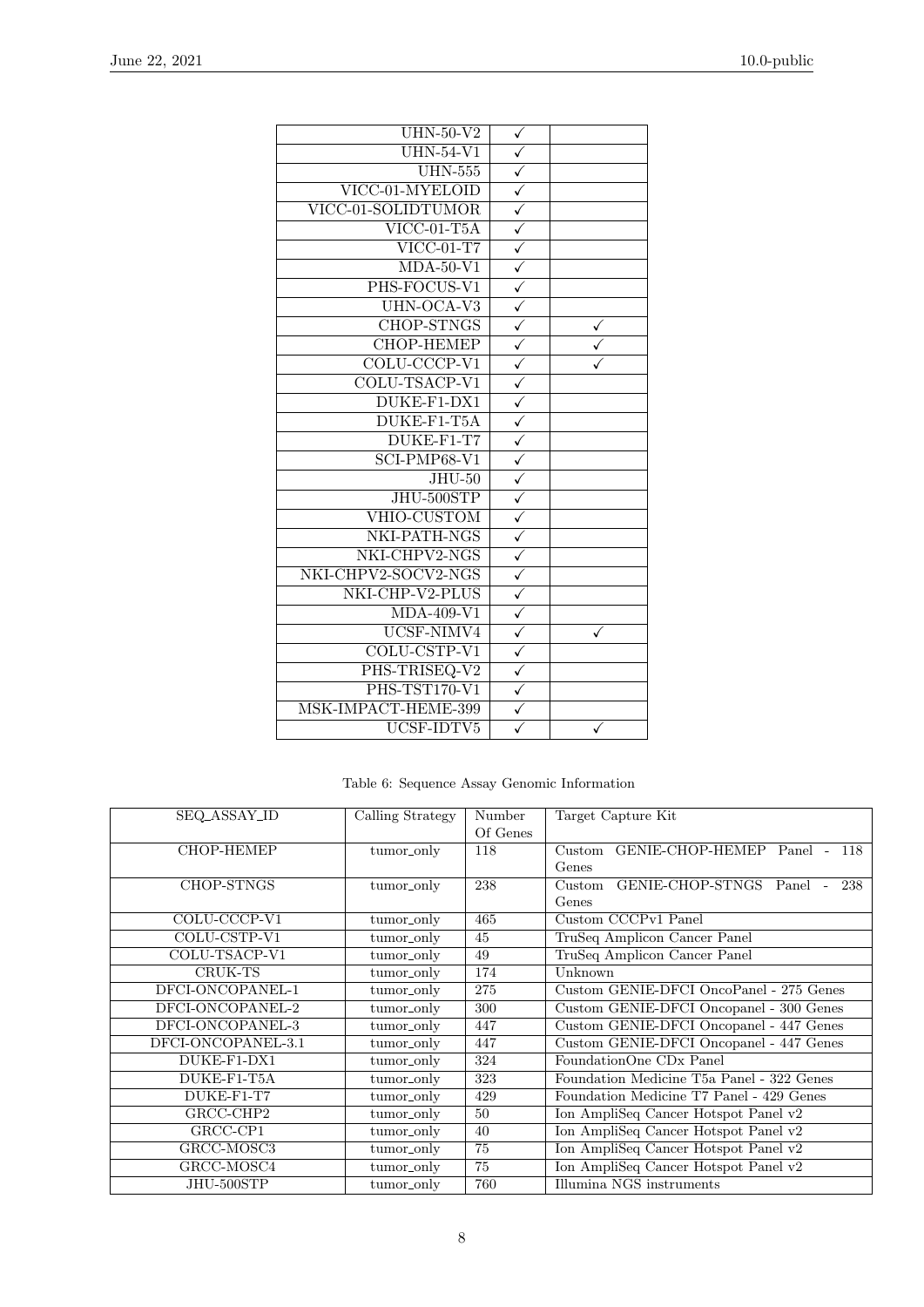| $JHU-50GP$           | tumor_only      | $50\,$           | Ion AmpliSeq Cancer Hotspot Panel v2             |
|----------------------|-----------------|------------------|--------------------------------------------------|
| $MDA-409-V1$         | tumor_only      | 409              | Ion AmpliSeq Comprehensive Cancer Panel          |
| $MDA-46-V1$          | tumor_only      | 46               | Custom AmpliSeq Cancer Hotspot GENIE-MDA         |
|                      |                 |                  | Augmented Panel v1 - 46 Genes                    |
| $MDA-50-V1$          | tumor_only      | 50               | Ion AmpliSeq Cancer Hotspot Panel v2             |
| MSK-IMPACT-HEME-399  | tumor_normal    | 399              | Custom MSK IMPACT HEME Panel - 399 Genes         |
| MSK-IMPACT341        | tumor_normal    | 341              | Custom MSK IMPACT Panel - 341 Genes              |
| MSK-IMPACT410        | tumor_normal    | 410              | Custom MSK IMPACT Panel - 410 Genes              |
| MSK-IMPACT468        | tumor_normal    | 468              | Custom MSK IMPACT Panel - 468 Genes              |
| NKI-CHP-V2-PLUS      | tumor_only      | $\overline{52}$  | Ion AmpliSeq Cancer Hotspot Panel v2             |
| NKI-CHPV2-NGS        | tumor_only      | 50               | Ion AmpliSeq Cancer Hotspot Panel v2             |
| NKI-CHPV2-SOCV2-NGS  | tumor_only      | 52               | Ion AmpliSeq Cancer Hotspot Panel v2 plus        |
|                      |                 |                  | SOCv2                                            |
| NKI-PATH-NGS         | tumor_only      | $\overline{32}$  | PATH (Predictive analysis for therapy) panel     |
| NKI-TSACP-MISEQ-NGS  | tumor_only      | 48               | TruSeq Amplicon - Cancer Panel                   |
| PHS-FOCUS-V1         |                 | 46               | Oncomine Focus Assay, AmpliSeq Library           |
|                      | tumor_normal    |                  |                                                  |
| PHS-TRISEQ-V2        | tumor_normal    | $\overline{323}$ | xGen Exome Research Panel v1                     |
| PHS-TST170-V1        | tumor_normal    | 160              | TruSight Tumor 170                               |
| $SCI-PMP68-V1$       | tumor_only      | 68               | TruSeq Amplicon Cancer Panel                     |
| UCHI-ONCOHEME55-V1   | tumor_only      | $\overline{55}$  | Kappa                                            |
| UCHI-ONCOSCREEN50-V1 | tumor_only      | $\overline{55}$  | Kappa                                            |
| UCSF-IDTV5-TN        | tumor_normal    | 531              | Custom GENIE-UCSF-IDTV5 Panel - 531 Genes        |
| UCSF-IDTV5-TO        | tumor_only      | 531              | Custom GENIE-UCSF-IDTV5 Panel - 531 Genes        |
| UCSF-NIMV4-TN        | $t$ umor_normal | 478              | Custom GENIE-UCSF-NIMV4 Panel - 478 Genes        |
| UCSF-NIMV4-TO        | tumor_only      | 478              | Custom GENIE-UCSF-NIMV4 Panel - 478 Genes        |
| <b>UHN-48-V1</b>     | $tumor\_normal$ | 48               | TruSeq Amplicon Cancer Panel                     |
| $UHN-50-V2$          | tumor_only      | 50               | Ion AmpliSeq Cancer Hotspot Panel v2             |
| $UHN-54-V1$          | tumor_only      | 54               | TruSight Myeloid Sequencing Panel                |
| UHN-555-BLADDER-V1   | tumor_only      | 556              | Custom SureSelect GENIE-UHN Panel - 555          |
|                      |                 |                  | Genes                                            |
| UHN-555-BREAST-V1    | tumor_only      | 556              | Custom SureSelect GENIE-UHN Panel - 555          |
|                      |                 |                  | Genes                                            |
| UHN-555-GLIOMA-V1    | tumor_only      | 556              | Custom SureSelect GENIE-UHN Panel - 555          |
|                      |                 |                  | Genes                                            |
| UHN-555-GYNE-V1      | tumor_only      | 556              | Custom SureSelect GENIE-UHN Panel - 555          |
|                      |                 |                  | Genes                                            |
| UHN-555-HEAD-NECK-V1 |                 | 556              | Custom SureSelect GENIE-UHN Panel -<br>555       |
|                      | tumor_only      |                  | Genes                                            |
| $UHN-555-LUNG-V1$    |                 | 556              | Custom SureSelect GENIE-UHN Panel - 555          |
|                      | tumor_only      |                  |                                                  |
|                      |                 |                  | Genes<br>Custom SureSelect GENIE-UHN Panel - 555 |
| UHN-555-MELANOMA-V1  | tumor_only      | 556              |                                                  |
|                      |                 |                  | Genes                                            |
| $UHN-555-PAN-GI-V1$  | $t$ umor_only   | 556              | Custom SureSelect GENIE-UHN Panel - 555          |
|                      |                 |                  | Genes                                            |
| UHN-555-PROSTATE-V1  | tumor_only      | 556              | Custom SureSelect GENIE-UHN Panel - 555          |
|                      |                 |                  | Genes                                            |
| UHN-555-RENAL-V1     | tumor_only      | 556              | Custom SureSelect GENIE-UHN Panel - 555          |
|                      |                 |                  | Genes                                            |
| <b>UHN-555-V1</b>    | tumor_only      | 556              | Custom SureSelect GENIE-UHN Panel - 555          |
|                      |                 |                  | Genes                                            |
| $UHN-555-V2$         | tumor_only      | 564              | Custom SureSelect GENIE-UHN Panel - 555          |
|                      |                 |                  | Genes                                            |
| UHN-OCA-V3           | tumor_only      | 146              | Ion Oncomine Comprehensive Assay v3              |
| VHIO-BILIARY-V01     | tumor_only      | $\overline{59}$  | VHIO Custom Amplicon panel-hotspots              |
| VHIO-BRAIN-V01       | tumor_only      | 57               | VHIO Custom Amplicon panel-hotspots              |
| VHIO-BREAST-V01      | tumor_only      | 60               | VHIO Custom Amplicon panel-hotspots              |
| VHIO-BREAST-V02      | tumor_only      | 62               | VHIO Custom Amplicon panel-hotspots              |
| VHIO-COLORECTAL-V01  | tumor_only      | 60               | VHIO Custom Amplicon panel-hotspots              |
| VHIO-ENDOMETRIUM-V01 | tumor_only      | 60               | VHIO Custom Amplicon panel-hotspots              |
| VHIO-GASTRIC-V01     | tumor_only      | 63               | VHIO Custom Amplicon panel-hotspots              |
| VHIO-GENERAL-V01     | tumor_only      | $\overline{56}$  | VHIO Custom Amplicon panel-hotspots              |
|                      |                 |                  |                                                  |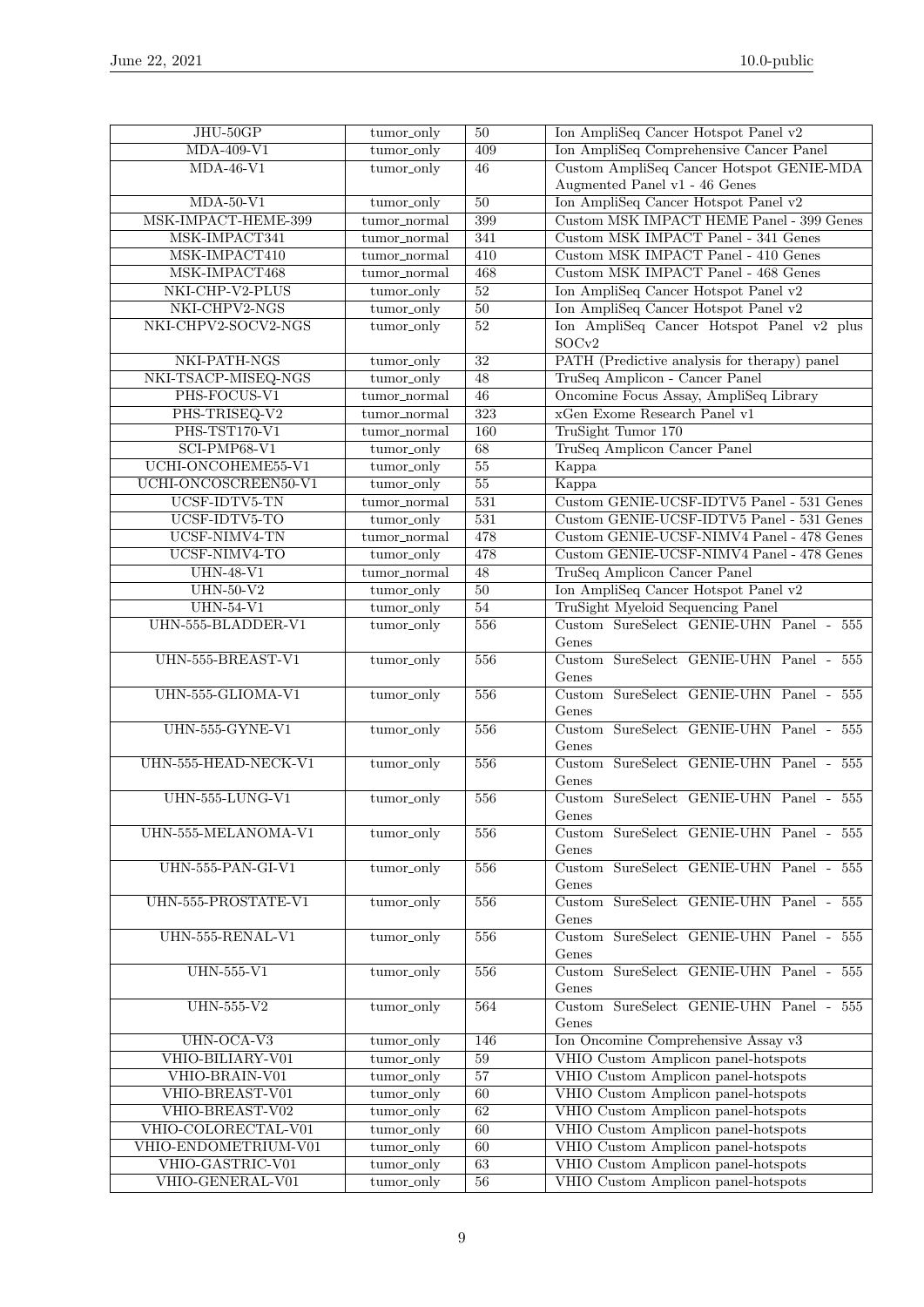| VHIO-HEAD-NECK-V01       | tumor_only   | 61  | VHIO Custom Amplicon panel-hotspots        |
|--------------------------|--------------|-----|--------------------------------------------|
| VHIO-KIDNEY-V01          | tumor_only   | 59  | VHIO Custom Amplicon panel-hotspots        |
| VHIO-LUNG-V01            | tumor_only   | 58  | VHIO Custom Amplicon panel-hotspots        |
| VHIO-OVARY-V01           | tumor_only   | 58  | VHIO Custom Amplicon panel-hotspots        |
| VHIO-PANCREAS-V01        | tumor_only   | 60  | VHIO Custom Amplicon panel-hotspots        |
| VHIO-PAROTIDE-V01        | tumor_only   | 58  | VHIO Custom Amplicon panel-hotspots        |
| VHIO-SKIN-V01            | tumor_only   | 60  | VHIO Custom Amplicon panel-hotspots        |
| VHIO-URINARY-BLADDER-V01 | tumor_only   | 61  | VHIO Custom Amplicon panel-hotspots        |
| VICC-01-MYELOID          | tumor_only   | 37  | Custom Myeloid GENIE-VICC Panel - 37 Genes |
| VICC-01-SOLIDTUMOR       | tumor_only   | 31  | Custom Solid Tumor GENIE-VICC Panel - 34   |
|                          |              |     | Genes                                      |
| $VICC-01-T5A$            | tumor_only   | 323 | Foundation Medicine T5a Panel - 322 Genes  |
| $VICC-01-T7$             | tumor_only   | 429 | Foundation Medicine T7 Panel - 429 Genes   |
| WAKE-CA-01               | tumor_only   | 32  | Caris                                      |
| WAKE-CA-NGSQ3            | tumor_only   | 577 | Caris                                      |
| WAKE-CLINICAL-R2D2       | tumor_only   | 234 | Foundation Medicine R2D2 Panel             |
| WAKE-CLINICAL-T5A        | tumor_only   | 70  | Foundation Medicine T5a Panel - 322 Genes  |
| WAKE-CLINICAL-T7         | tumor_only   | 308 | Foundation Medicine T7 Panel - 429 Genes   |
| YALE-HSM-V1              | tumor_only   | 50  | Ion AmpliSeq Cancer Hotspot Panel v2       |
| YALE-OCP-V2              | tumor_normal | 134 | Ion Oncomine Comprehensive Assay v2        |
| YALE-OCP-V3              | tumor_normal | 146 | Ion Oncomine Comprehensive Assay v3        |

#### Genomic Profiling at Each Center

#### [Cancer Research UK Cambridge Centre, University of Cambridge](https://www.cruk.cam.ac.uk/) (CRUK)

Sequencing data (SNVs/Indels):

DNA was quantified using Qubit HS dsDNA assay (Life Technologies, CA) and libraries were prepared from a total of 50 ng of DNA using Illumina's Nextera Custom Target Enrichment kit (Illumina, CA). In brief, a modified Tn5 transposase was used to simultaneously fragment DNA and attach a transposon sequence to both end of the fragments generated. This was followed by a limited cycle PCR amplification (11 cycles) using barcoded oligonucleotides that have primer sites on the transposon sequence generating 96 uniquely barcoded libraries per run. The libraries were then diluted and quantified using Qubit HS dsDNA assay.

Five hundred nanograms from each library were pooled into a capture pool of 12 samples. Enrichment probes (80-mer) were designed and synthesized by Illumina; these probes were designed to enrich for all exons of the target genes, as well for 500 bp up- and downstream of the gene. The capture was performed twice to increase the specificity of the enrichment. Enriched libraries were amplified using universal primers in a limited cycle PCR (11 cycles). The quality of the libraries was assessed using Bioanalyser (Agilent Technologies, CA) and quantified using KAPA Library Quantification Kits (Kapa Biosystems, MA).

Products from four capture reactions (that is, 48 samples) were pooled for sequencing in a lane of Illumina HiSeq 2,000. Sequencing (paired-end, 100 bp) of samples and demultiplexing of libraries was performed by Illumina (Great Chesterford, UK).

The sequenced reads were aligned with Novoalign, and the resulting BAM files were preprocessed using the GATK Toolkit. Sequencing quality statistics were obtained using the GATK's DepthOfCoverage tool and Picard's CalculateHsMetrics. Coverage metrics are presented in Supplementary Fig. 1. Samples were excluded if <25% of the targeted bases were covered at a minimum coverage of 50x.

The identities of those samples with copy number array data available were confirmed by analyzing the samples' genotypes at loci covered by the Affymetrix SNP6 array. Genotype calls from the sequencing data were compared with those from the SNP6 data that was generated for the original studies. This was to identify possible contamination and sample mix-ups, as this would affect associations with other data sets and clinical parameters. To identify all variants in the samples, we used MuTect (without any filtering) for SNVs and the Haplotype Caller for indels. All reads with a mapping quality <70 were removed prior to calling. Variants were annotated with ANNOVAR using the genes' canonical transcripts as defined by Ensembl. Custom scripts were written to identify variants affecting splice sites using exon coordinates provided by Ensembl. Indels were referenced by the first codon they affected irrespective of length; for example, insertions of two bases and five bases at the same codon were classed together. To obtain the final set of mutation calls, we used a two-step approach, first removing any spurious variant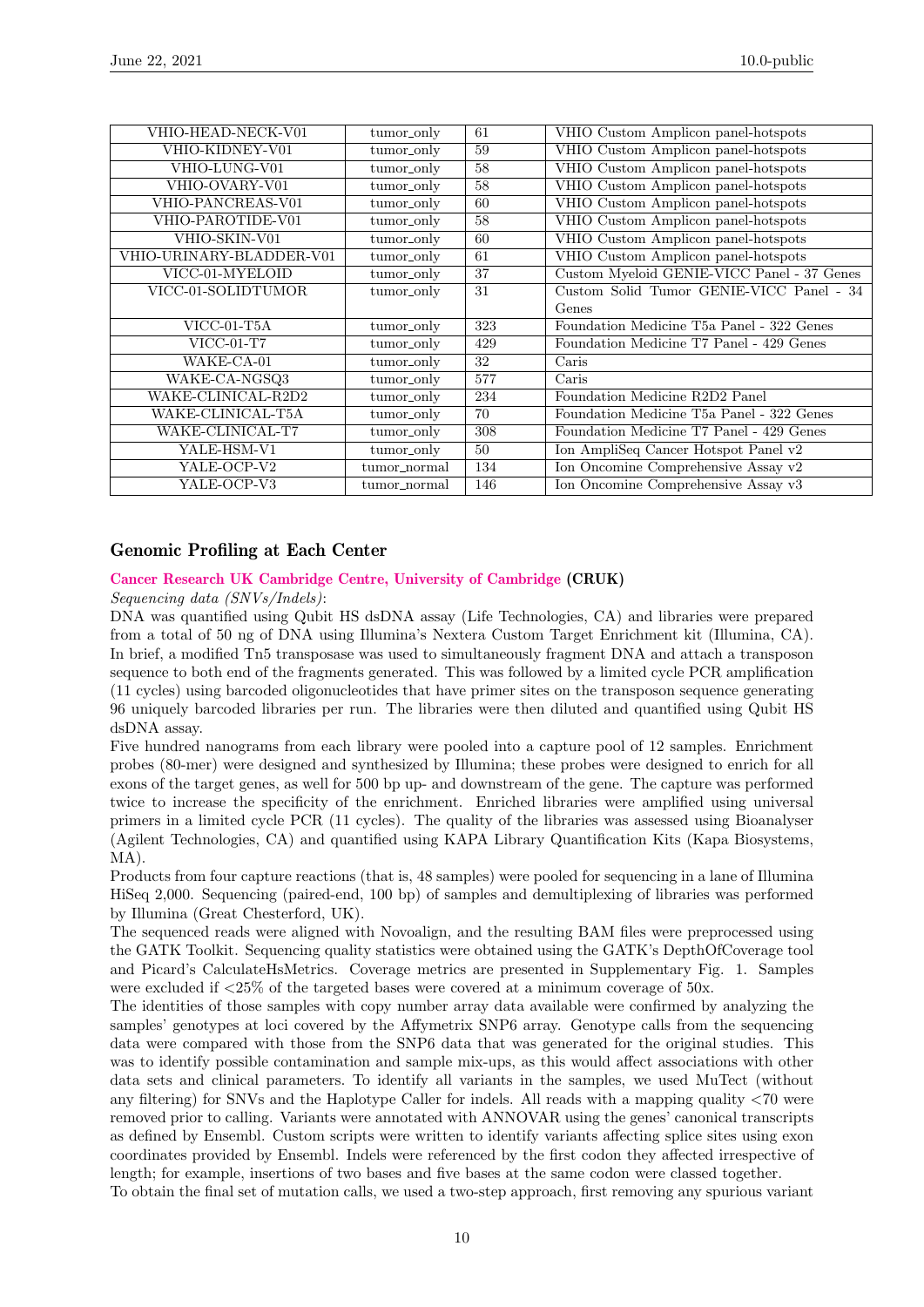calls arising as a consequence of sequencing artefacts (generic filtering) and then making use of our normal samples and the existing data to identify somatic mutations (somatic filtering). For both levels of filtering, we used hard thresholds that were obtained, wherever possible, from the data itself. For example, some of our filtering parameters were derived from considering mutations in technical replicates (15 samples sequenced in triplicate). We compared the distributions of key parameters (including quality scores, depth, VAF) for concordant (present in all three replicates) and discordant (present in only one out of three replicates) variants to obtain thresholds, and used ROC analysis to select the parameters that best identified concordant variants.

SNV filtering

- Based on our analysis of replicates, SNVs with MuTect quality scores  $\leq 6.95$  were removed.
- We removed those variants that overlapped with repetitive regions of MUC16 (chromosome 19: 8,955,441–9,044,530). This segment contains multiple tandem repeats (mucin repeats) that are highly susceptible to misalignment due to sequence similarity.
- Variants that failed MuTect's internal filters due to 'nearby\_gap\_events' and 'poor\_mapping\_-regional\_alternate\_allele were removed.
- Fisher's exact test was used to identify variants exhibiting read direction bias (variants occurring significantly more frequently in one read direction than in the other; FDR=0.0001). These were filtered out from the variant calls.
- SNVs present at VAFs smaller than 0.1 or at loci covered by fewer than 10 reads were removed, unless they were also present and confirmed somatic in the Catalogue of Somatic Mutations in Cancer (COSMIC). The presence of well-known PIK3CA mutations present at low VAFs was confirmed by digital PCR (see below), and supported the use of COSMIC when filtering SNVs.
- We removed all SNVs that were present in any of the three populations (AMR, ASN, AFR) in the 1,000 Genomes study (Phase 1, release 3) with a population alternate allele frequency of  $>1\%$ .
- We used the normal samples in our data set (normal pool) to control for both sequencing noise and germline variants, and removed any SNV observed in the normal pool (at a VAF of at least 0.1). However, for SNVs present in more than two breast cancer samples in COSMIC, we used more stringent thresholds, removing only those that were observed in >5% of normal breast tissue or in  $>1\%$  of blood samples. The different thresholds were used to avoid the possibility of contamination in the normal pool affecting filtering of known somatic mutations. This is analogous to the optional 'panel of normals' filtering step used by MuTect in paired mode, in which mutations present in normal samples are removed unless present in a list of known mutations61. Indel filtering

Indel filtering

- As for SNVs, we removed all indels falling within tandem repeats of MUC16 (coordinates given above).
- We removed all indels deemed to be of 'LowQual' by the Haplotype Caller with default parameters (Phred-scaled confidence threshold=30).
- As for SNVs, we removed indels displaying read direction bias. Indels with strand bias Phred-scaled scores >40 were removed.
- We downloaded the Simple Repeats and Microsatellites tracks from the UCSC Table Browser, and removed all indels overlapping these regions. We also removed all indels that overlapped homopolymer stretches of six or more bases.
- As for SNVs, indels were removed if present in the 1,000 Genomes database at an allele frequency >1%, or if they were present in normal samples in our data set. Thresholds were adjusted as for SNVs if the indel was present in COSMIC. The same thresholds for depth and VAF were used.

#### Microarray data (Copy number):

DNA was hybridized to Affymetrix SNP 6.0 arrays per the manufacturer's instructions. ASCAT was used to obtain segmented copy number calls and estimates of tumour ploidy and purity. Somatic CNAs were obtained by removing germline CNVs as defined in the original METABRIC study3. We defined regions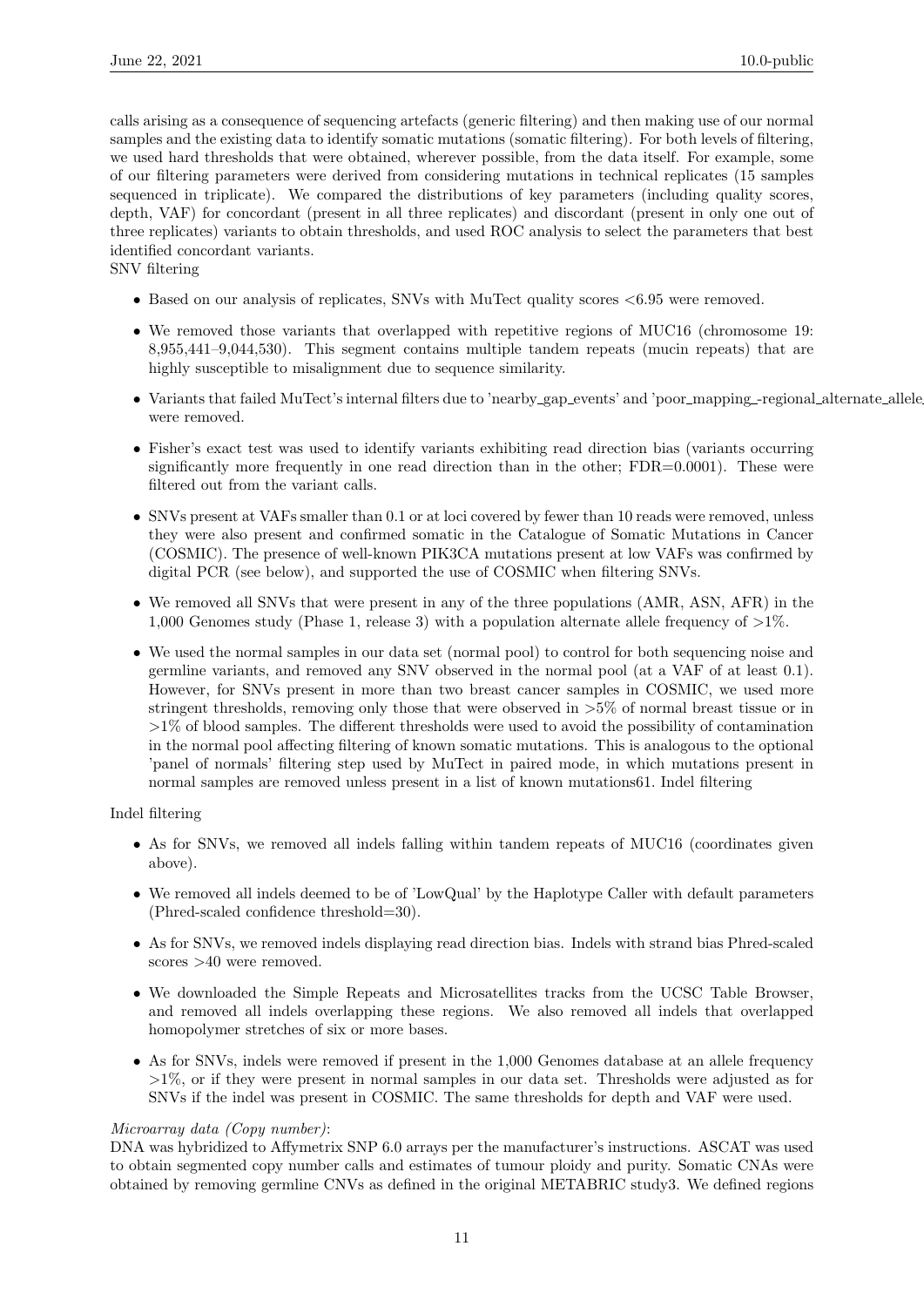of LOH as those in which there were no copies present of either the major or minor allele, irrespective of total copy number. Recurrent CNAs were identified with GISTIC2, with log2 ratios obtained by dividing the total number of copies by tumour ploidy for each ASCAT segment. Thresholds for identifying gains and losses were set to  $0.4$  and  $(-)0.5$ , respectively; these values were obtained by examining the distribution of log2 ratios to identify peaks associated with copy number states. A broad length cut-off of 0.98 was used, and peaks were assessed to rule out probe artefacts and CNVs that may have been originally missed.

#### [Herbert Irving Comprehensive Cancer Center, Columbia University](https://cancer.columbia.edu/) (COLU)

Columbia University Irving Medical Center usesthe Illumina TruSeq Amplicon –Cancer Panel (TSACP) to detect known cancer hotspots.DNA is extracted from unstained sections of FFPE tissue paired with an H&E stained section that is used to ensure adequate tumor cellularity (human assessment  $>30\%$ ) and marking of the tumor region of interest (macrodissection). Extraction for FFPE tissue is performed on the QiaCube instrument (Qiagen). 50-250ng of genomic DNA is used as input.Tumors are sequenced to an average depth of at least 1000X. Alignment (to hg19) and variant calling is performed using NextGENe v2.4.2software. Variants lower than 1% allele frequency in all three control populations (White, African American, Asian) of the Exome Variant Server database, the 1000 genome project database are retained, and annotation of variants is performed using a custom pipeline. All cases are reviewed and interpreted by a molecular pathologist.

#### [Dana-Farber Cancer Institute](https://www.dana-farber.org/) (DFCI)

DFCI uses a custom, hybridization-based capture panel (OncoPanel) to detect single nucleotide variants, small indels, copy number alterations, and structural variants from tumor-only sequencing data. Three (3) versions of the panel have been submitted to GENIE:version 1 containing 275 genes, version 2 containing 300 genes, version 3 containing 447 genes. Specimens are reviewed by a pathologist to ensure tumor cellularity of at least 20%. Tumors are sequenced to an average unique depth of coverage of approximately 200x for version 1 and 350x for version 2. Reads are aligned using BWA, flagged for duplicate read pairs using Picard Tools, and locally realigned using GATK. Sequence mutations are called using MuTect for SNVs and GATK SomaticIndelDetector for small indels. Putative germline variants are filtered out using a panel of historical normals or if present in ESP at a frequency  $> .1\%$ , unless the variant is also present in COSMIC. Copy number alterations are called using a custom pipeline and reported for fold-change >1. Structural rearrangements are called using BreaKmer. Testing is performed for all patients across all solid tumor types. Version 3 includes the exonicregions of 447 genes and 191 intronic regions across 60 genes targeted for rearrangement detection. 52 genes present in previous versions were retired in the v3 test.

#### [Duke Cancer Institute](http://www.dukecancerinstitute.org/) (DUKE)

Foundation medicine panels: Duke uses Illumina hybridization-based capture panels from Foundation Medicine to detect single nucleotide variants, small indels, copy number alterations and structural variants from FFPE, tumor-only sequencing data. Three gene panels were used: Panel 1 (T5a bait set), covering 326 genes, Panel 2 (T7 bait set), covering 434 genes, and Panel 3 (DX1 bait set), covering 324 genes. The clinical sequencing data were analyzed by Foundation Medicine-developed pipelines. Briefly: A pool of 5'-biotinylated DNA 120bp oligonucleotides were designed as baits with 60bp overlap in targeted exon regions and 20bp overlap in targeted introns with a minimum of 3 baits per target and 1 bait per SNP target. The goal was a depth of sequencing between 750x and 1000x. Mapping to the reference genome was accomplished using BWA, local alignment optimizations with GATK, and PCR duplicate read removal and sequence metric collection with Picard and Samtools. A Bayesian methodology incorporating tissue-specific prior expectations allowed for detection of novel somatic mutations at low MAF and increased sensitivity at hotspots. Final single nucleotide variant (SNV) calls were made at MAF $\geq$ 5% (MAF≥ 1% at hotspots) with filtering for strand bias, read location bias and presence of two or more normal controls. Indels were detected using the deBrujn approach of de novo local assembly within each targeted exon and through direct read alignment and then filtered as described for SNVs. Copy number alterations were detected utilizing a comparative genomic hybridization-like method to obtain a log-ratio profile of the sample to estimate tumor purity and copy number. Absolute copy number was assigned to segments based on Gibbs sampling. To detect gene fusions, chimeric read pairs were clustered by genomic coordinates and clusters containing at least 10 chimeric pairs were identified as rearrangement candidates.

#### [Institut Gustave Roussy](https://www.gustaveroussy.fr/en) (GRCC)

Gustave Roussy Cancer Centre submitted data includes somatic variants (single nucleotide variants and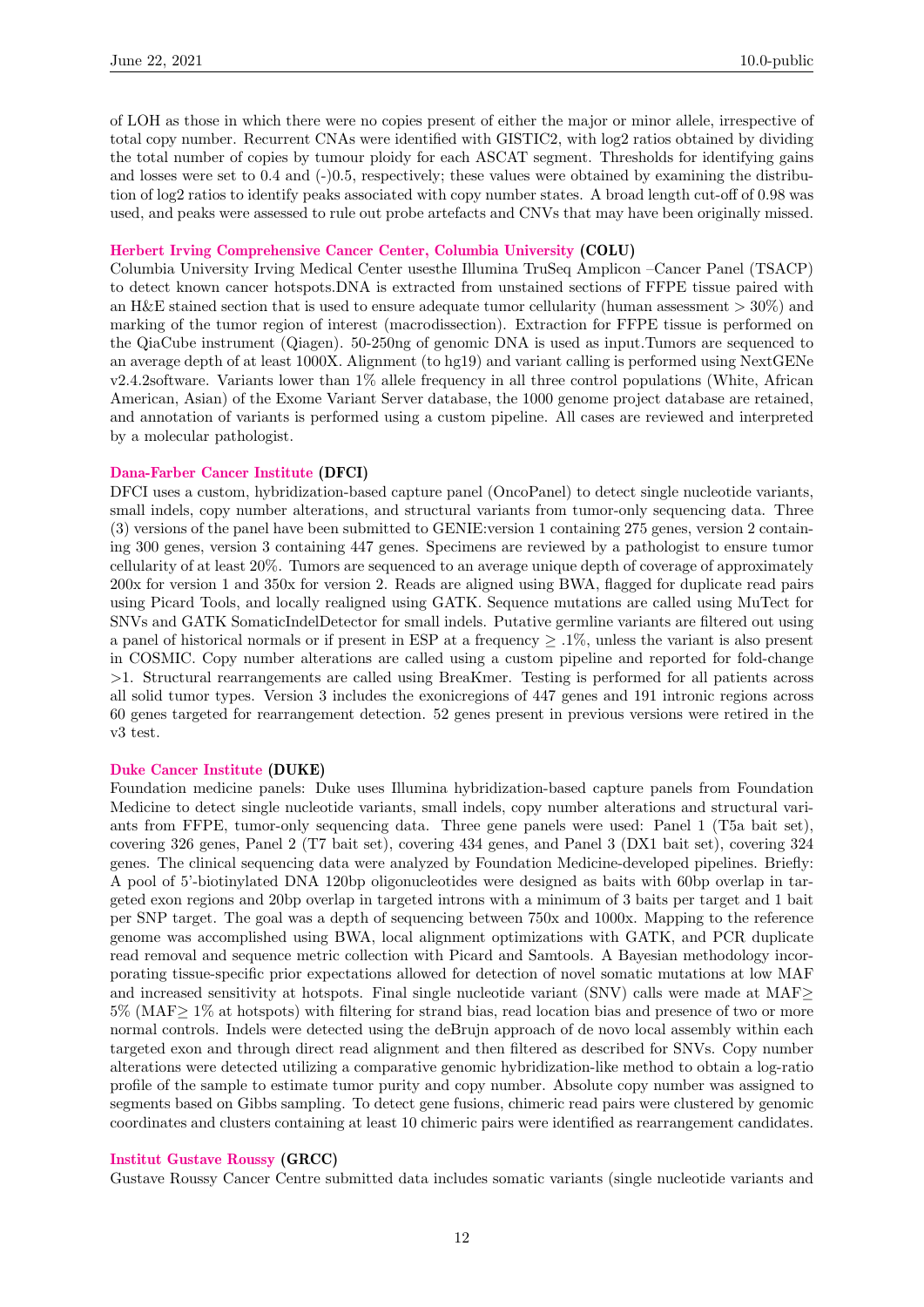small indels) identified with CancerHotspot Panel v2 from tumor-only sequence data. Several versions of the panel have been used: CHP2 covering hotspots in 50 genes, MOSC3 covering hotspots in 74 genes and MOSC4 covering 89 genes. Tumors are sequenced to an average unique depth of coverage of >500X. The sequencing data were analyzed with the Torrent SuiteTMVariant Caller 4.2 and higher and reported somatic variants were compared with the reference genome GRCh37 (hg19). The variants were called if  $>5$  reads supported the variant and/or total base depth  $>50$  and/or variant allele frequency  $>1\%$  was observed. All the variants identified were visually controlled on .bam files using Alamut v2.4.2 software (Interactive Biosoftware). All the germline variants found in 1000 Genomes Project or ESP (Exome Sequencing Project database) with frequency  $>0.1\%$  were removed. All somatic mutations were annotated, sorted, and interpreted by an expert molecular biologist according to available databases (COSMIC, TCGA) and medical literature.

The submitted data set was obtained from selected patients that were included in the MOSCATO trial (Molecular Screening for CAncer Treatment Optimization) (NCT01566019). This trial collected onpurpose tumour samples (from the primary or from a metastatic site) that are immediately fresh-frozen, and subsequently analyzed for targeted gene panel sequencing. Tumour cellularity was assessed by a senior pathologist on a haematoxylin and eosin slide from the same biopsy core to ensure tumor cellularity of at least 10%.

#### [The University of Texas MD Anderson Cancer Center](https://www.mdanderson.org/) (MDA)

The University of Texas MD Anderson Cancer Centersubmitted data in the current data set includes sequence variants (small indels and point mutations) identified using an amplicon-based targeted hotspot tumor-only assay, and sequence variants/gene level amplifications identified on anamplicon-based exonic gene panel which incorporates germline variant subtraction (MDA-409). Two different amplicon pools and pipeline versions are included for the hotspot tumor-only assays: a 46-gene assay (MDA-46) corresponding to customized version of AmpliSeq Cancer Hotspot Panel, v1 (Life Technologies), and a 50-gene assay (MDA-50) corresponding to the AmpliSeq Hotspot Panel v2. The exonic assay with germline variant subtraction and amplification detection corresponds to the AmpliSeq Comprehensive Cancer Panel. DNA wasextracted from unstained sections of tissue paired with astained section that was used to ensure adequate tumor cellularity (human assessment  $> 20\%$ ) and marking of the tumor region of interest (macrodissection). Sequencing was performed on an Ion Torrent PGM (hotspot) or Proton (exonic). Tumors were sequenced to a minimum depth of coverage (per amplicon) of approximately 250X. Bioinformatics pipeline for MDA-46 was executed using TorrentSuite 2.0.1 signal processing, basecalling, alignment and variant calling. For MDA-50, TorrentSuite 3.6 was used. Initial calls were made by Torrent Variant Caller (TVC) using low-stringency somatic parameters. For MDA-50, TorrentSuite 3.6 was used. For MDA-409, TorrentSuite 4.4 was used. For MDA-409, TorrentSuite 4.4 was used. Initial calls were made by Torrent Variant Caller (TVC) using low-stringency somatic parameters. All called variants were parsed into a custom annotation & reporting system, OncoSeek, with a back-end SQL Server database using a convergent data model for all sequencing platforms used by the laboratory. Calls were reviewed with initial low stringency to help ensure that low effective tumor cellularity samples do not get reported as false negative samples. Nominal variant filters (5% variantallelic frequency minimum, 25 variant coverage minimum, variant not present in paired germline DNA for the exonic assay) can then be applied dynamically. Clinical sequencing reports were generated using OncoSeek to transform genomic representations into HGVS nomenclature. To create VCF files for this project, unfiltered low stringency VCF files were computationally cross checked against a regular expressions-based variant extract from clinical reports. Only cases where all extracted variants from the clinical report were deterministically mappable to the unfiltered VCF file and corresponding genomic coordinates were marked for inclusion in this dataset. This method filters a small number of cases where complex indels may not have originally been called correctly at the VCF level. Testing is performed for patients with advanced metastatic cancer across all solid tumor types.

#### [Memorial Sloan Kettering Cancer Center](https://www.mskcc.org/) (MSK)

MSK uses a custom, hybridization-based capture panel (MSK-IMPACT) to detect single nucleotide variants, small indels, copy number alterations, and structural variants from matched tumor-normal sequence data (a pool of normals is used for a small subset of samples with a missing normal). Three (3) versions of the panel have been submitted to GENIE: version 1 containing 341 genes, version 2 containing 410 genes, version 3 containing 468 genes. Specimens are reviewed by a pathologist to ensure tumor cellularity of at least 10%. Tumors are sequenced to an average unique depth of coverage of approximately 750X. Reads are aligned using BWA, flagged for duplicate read pairs using GATK, and locally realigned using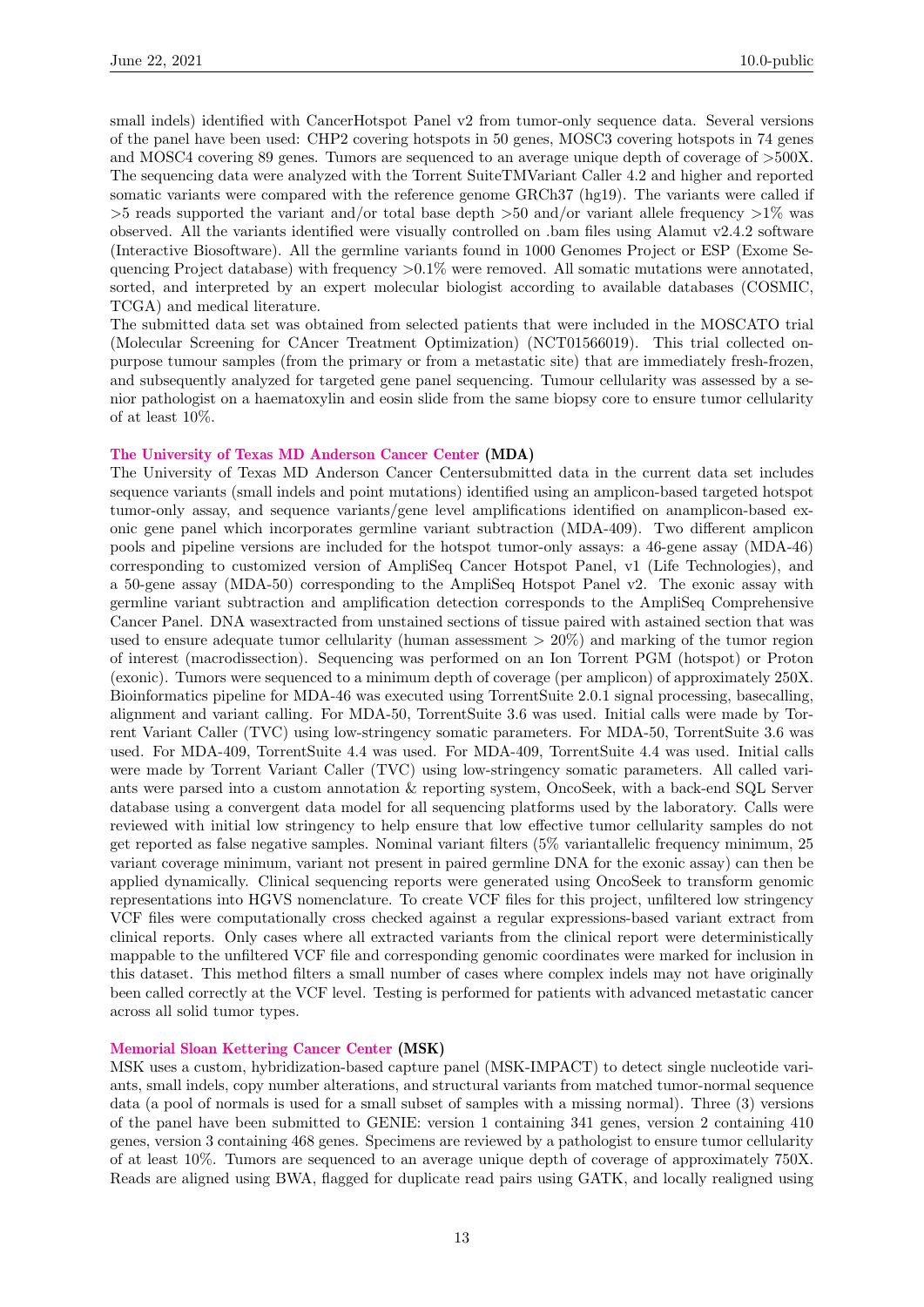ABRA. Sequence mutations are called using MuTect, VarDict, and Somatic indel detector, and reported for  $>5\%$  allele frequency (novel variants) or  $>2\%$  allele frequency (recurrent hotspots). Copy number alterations are called using a custom pipeline and reported for fold-change >2. Structural rearrangements are called using Delly. All somatic mutations are reported without regard to biological function. Testing is performed for patients with advanced metastatic cancer across all solid tumor types.

[Johns Hopkins Sidney Kimmel Comprehensive Cancer Center](https://www.jhu.edu/) (JHU) Johns Hopkins submitted genomic data from the Ion AmpliSeqCancer Hotspot Panel v2, which detects mutations in cancer hotspots from tumor-only analysis. Data from the JHU<sub>-50GP-V2</sub> panel covering frequently mutated regions in 50 genes was submitted to GENIE. Pathologist inspection of an H&E section ensured adequatetumor cellularity (approximately 10% or greater). DNA was extracted from the macro-dissected FFPE tumor region of interest. Tumors are sequenced to an average unique read depth of coverage of greater than 500X. For alignment the TMAP aligner developed by Life Technology for the Ion Torrent sequencing platform is used to align to hg19/GRCh37 using the manufacturer's suggested settings. Tumor variants are called with a variety of tools. Samtools mpileup is run on the aligned .bam file and then processed withcustom perl scripts (via a naive variant caller) to identify SNV and INS/DEL. Specimen variant filters have a total read depth filter of  $\geq 100$ , a variant allele coverage of  $\geq 10$ , variant allele frequency for substitutions  $\geq$  0.05, variant allele frequency for small (less than 50 base pair) insertions or deletions  $\geq$  0.05, and "strand bias" of total reads and of variant alleles are both less than 2-fold when comparing forward and reverse reads. Additionally, variants seen in greater than 20% of a set of non-neoplastic control tissues (>3 of 16 samples) with the same filter criteria are excluded. Finally, variants documented as "common" in dbSNP and not known to COSMIC are excluded. The cohort includes both primary and metastatic lesions and some repeated sampling of the same patient.

#### [Netherlands Cancer Center, The Netherlands](https://www.nki.nl/) (NKI)

NKI uses Illumina TruSeq Amplicon –Cancer Panel (TSACP) to detect known cancer hotspots from tumor-only sequencing data. A single gene panel, NKI-TSACP covering known hotspots in 48 genes with 212 amplicons has been used. Specimens are reviewed by a pathologist to ensure tumor cellularity of at least 10%. Tumors are sequenced to an average unique depth of coverage of approximately 4000x. The sample plate and sample sheet are made using the Illumina Experiment Manager software before running the sample on the MiSeq Sequencing System (Illumina, SY-410-1003) and MiSeq Reporter (v2.5) is used for data analysis. Reads are aligned using Banded Smith Waterman (v2.5.1.3), and samtools isused to further sort and index the BAM files. Variant calling is performed via the Illumina somatic variant caller (v3.5.2.1). Further detailed variant analysis (e.g. removal of known artifacts, known benign SNPs and variants with read depth < 200 or VAF < 0.05 and manual classification) is performed via Cartagenia BenchLab (https://cartagenia.com/). Testing is performed for all patients across all solid tumor types.

#### [Providence Health & Services Cancer Institute](https://oregon.providence.org/our-services/p/providence-cancer-center/) (PHS)

PHS has submitted data from two assays: PHS-focus-v1 and PHS-triseq-v1. For the PHS-focus-v1 we have employed the Thermo Fisher Oncomine Focus Assay for amplification of 52 genes from DNA extracted from macro-dissected FFPE samples taken from Pathologist specified tumor regionsof interest (ROIs), with 20% minimal tumor cellularity. Samples include primary and metastatic tumor ROIs. The assay is a tumor only assay, no paired "normal" DNA is extracted from each case.

The PHS-focus-v1 BED file describes the positions of the genome assayed by the PHS-focus-v1 panel relative to hg19.

Amplification products are sequenced on the Life Technology Ion Torrent platform to an average read depth of coverage greater than 500X average per base coverage.

The TMAP aligner developed by Life Technology for the ION torrent sequencing platform was used to align reads to hg19 using the manufacture suggested settings. Variants are called with the Torrent Suite Variant Caller 4.2 software plug-in.

Variant filters requiring a total read depth of greater than 100X, variant allele coverage of greater than 10X, and a variant allele frequency for substitutions of greater than or equal to 0.03 are applied. Also, the specimen variant must not be annotated as "COMMON" (a variant allele frequency for substitutions of  $\geq$  0.05) in dnSNP. VCF files were created for upload to GENIE 6.1 by further filtering all detected variants to only those reported after expert review by clinicians.

For the PHS-triseq-v1 we used DNA extracted from macro-dissected FFPE samples taken from Pathologist specified tumor regions of interest (ROIs), with 20% minimal tumor cellularity for extraction of tumor DNA, and whole peripheral blood for extraction of normal DNA. Tumor samples include both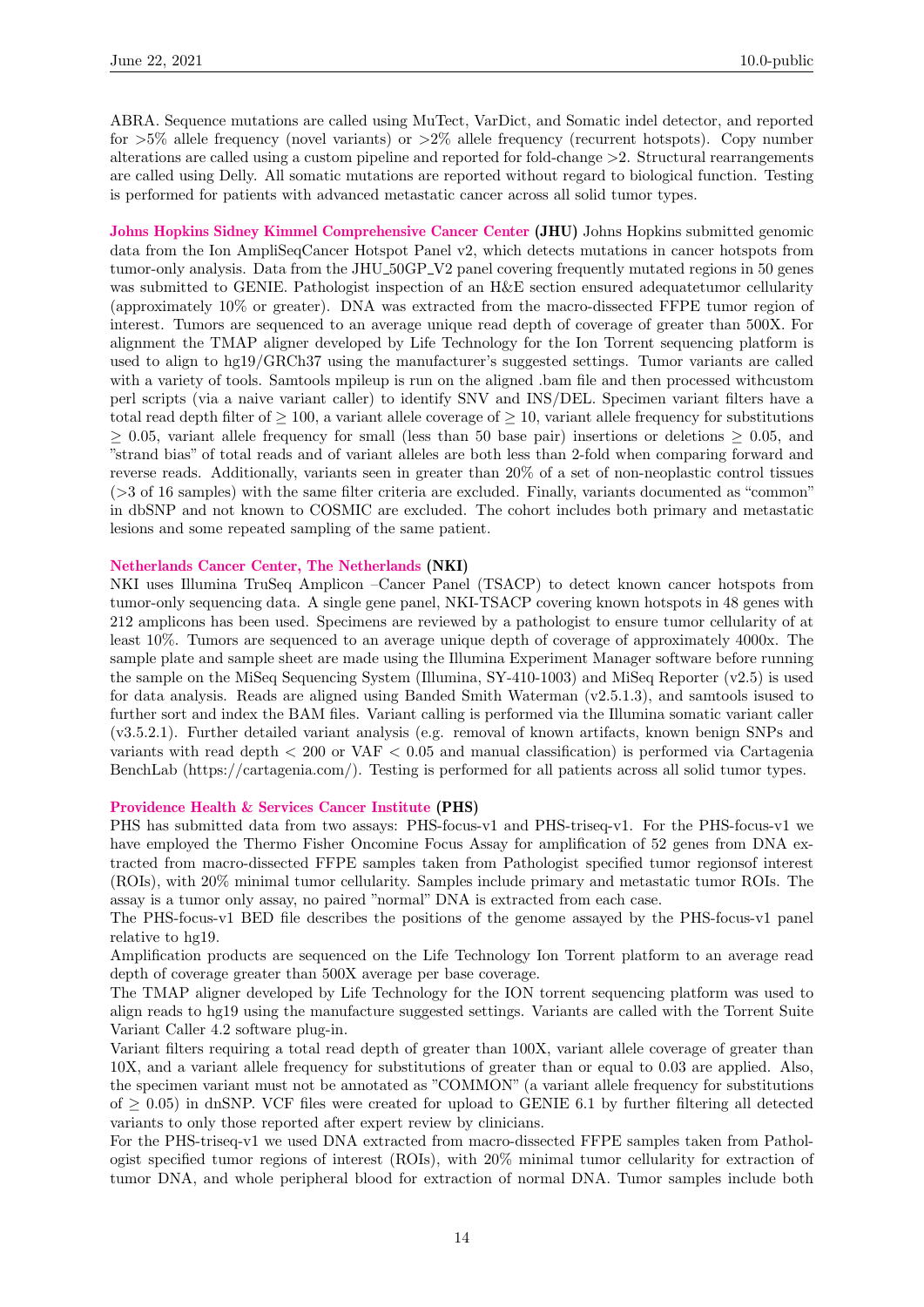primary and metastatic tumor ROIs.

The PHS-triseq-v1 BED file describes the positions of the genome assayed by the PHS-triseq-v1 panel relative to hg19.

Libraries are prepared using the KAPA for Illumina reagents protocols. Indexed libraries are pooled for exome capture on the xGen V1.0 panel (https://www.idtdna.com/). Sequencing is performed on Illumina 2500, 4000, or Novaseq platforms.

Raw sequencing data in the form of BCL files are uploaded to the Providence secure computing cloud environment maintained by Amazon Web Services. Following upload, raw files are converted to unaligned reads in FASTQ format using the software program bcl2fastq2, and resultant FASTQ files are aligned to the hg19 human reference genome using the Burrows-Wheeler Aligner (BWA). Aligned reads in the SAM format are subsequently converted to binary BAM format using the samtools software package, and aligned reads are processed for single-nucleotide variants (SNVs) and short insertions and deletions (indels) using our custom variant calling pipeline (see below). FASTQ and aligned BAM files are analyzed with FastQC and Picard metrics for Molecular Genomics Lab staff run-level and sample-level review.

The Providence variant calling pipeline includes multiple variant calling algorithms including VarScan2, SomaticSniper, Mutect2 and Strelka. Variant filters requiring a total read depth of greater than 100X, variant allele coverage of greater than 10X, and a variant allele frequency for substitutions of greater than or equal to 0.03 are applied. Calls with low-quality variants, silent mutations, and germline variants are also filtered. Annotations from SnpEff, ClinVar, ExAC, 1000 Genomes, ANNOVAR, and COSMIC are incorporated for each call. Finally, all common variants, with non-zero allele frequencies the ExAC or 1000 Genomes databases, are removed.

GENIE 6.1 VCF files containing annotated calls from Mutect2 were created for upload to GENIE 6.1.

#### [Princess Margaret Cancer Centre, University Health Network](https://www.uhn.ca/PrincessMargaret) (UHN)

Princess Margaret Cancer Centre used three (6) panels to sequence samples - UHN-48-V1, UHN-50-V2, UHN-54-V1, UHN-555-V1, UHN-555-V2 and UHN-OCAv3. Each panel is described below:

Illumina TruSeq Amplicon panel (UHN-48-V1): Princess Margaret Cancer Centre used the TruSeq Amplicon Cancer Panel (TSACP, Illumina) to detect single nucleotide variants and small indels from matched tumor-normal sequencing data. Specimens are reviewed by a pathologist to ensure tumor cellularity of at least 20%. Tumors are sequenced to an average unique depth of coverage of approximately 500x and normal blood samples to 100x. Data was processed using one of two workflows:

- 1. Data analysis of tumor-normal pairs processed by UHN TSACP workflow v2: MiSeq fastq were aligned using (MiSeq Reporter v2.4.60 and the corresponding default version of hg19) followed by local realignment and BQSR using GATK v3.3.0. Somatic sequence mutations were called, using MuTect (v1.1.5) for SNVs and Varscan (v2.3.8) for indels, using both normal and tumor data. Data were filtered to ensure there are no variants included with frequency of 3% or more in the normal sample. Results were filtered to keep only those with tumor variant allele frequency of at least 10%.
- 2. Data analysis of tumor only processed by UHN\_TSACP\_tumorONLY\_v2\_workflow: MiSeq fastq were aligned using (MiSeqReporter v2.4.60 and the corresponding default version of hg19) followed by local realignment and BQSR using GATK v3.3.0. Sequence mutations (SNV and indel) were called using Varscan (v2.3.8). Results were filtered to keep only those with tumor variant allele frequency of at least 10%.

ThermoFisher Ion AmpliSeq Cancer Panel (UHN-50-V2): Princess Margaret Cancer Centre also used the TruSeq Amplicon Cancer Panel (TSACP, Illumina) to detect single nucleotide variants and small indels from matched tumor-normal sequencing data. Specimens were reviewed by a pathologist to ensure tumor cellularity of at least 20%. Tumors were sequenced to an average unique depth of coverage of approximately 500x and normal blood samples to 100x. Ion Torrent data was converted to fastq and sequences were aligned using NextGENe Software v2.3.1. NextGENe Software v2.3.1 provides a version of hg19 (Human v37 3 dbsnp 135 dna). NextGENe was used to call SNV and indels. Results were then filtered to keep all with VAF of at least 10% and total coverage of at least 100x.

Illumina TruSeq Myeloid Sequencing Panel (UHN-54-V1): Princess Margaret Cancer Centre also used the TruSeq Myeloid Sequencing Panel (Illumina) to detect single nucleotide variants and small indels in DNA from bone marrow or peripheral blood samples from patients with acute leukemia, myelodysplastic syndrome, or myeloproliferative neoplasms. The diagnosis of each patient was confirmed by hematopathologist using the 2016 revision of the World Health Organization classification system for myeloid neoplasms. Tumors were sequenced to an average unique depth of coverage of approximately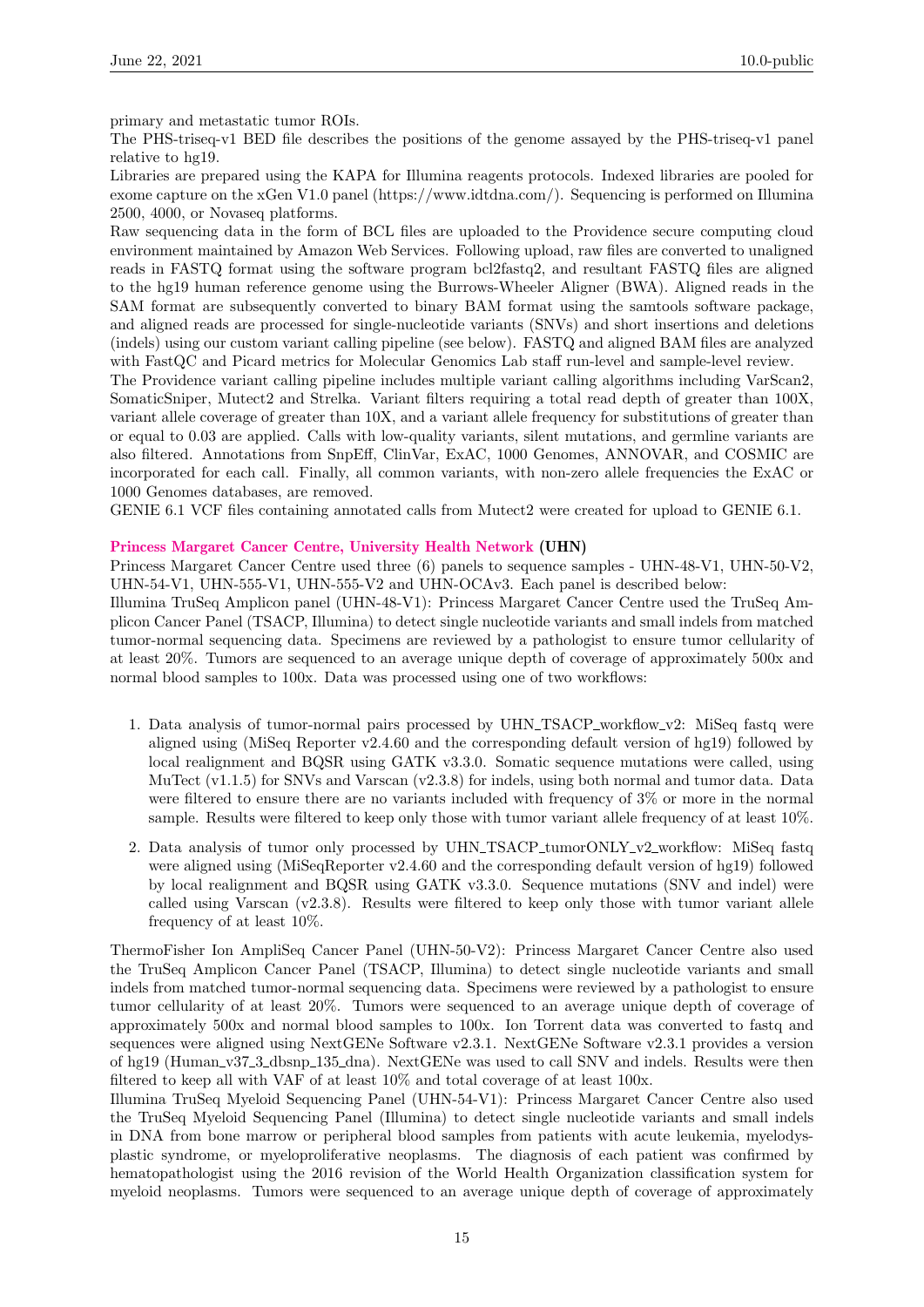500x. MiSeq fastq were aligned using (MiSeq Reporter v2.4.60 and the corresponding default version of hg19). MiSeq Reporter was then used to call variants. In the "Illumina Experiment Manager", "TruSeq Amplicon Workflow –specific settings" were adjusted as follows: "Export to gVCF –MaxIndelSize" from default "25" to "55". Results were then filtered to keep only those with tumor variant allele frequency of at least 10% and a depth of coverage greater than 500x.

UHN Custom 555 Gene Panel (UHN-555-V1 and UHN-55-V2): Princess Margaret Cancer Centre used a custom Sure Select (Agilent) 555 gene panel to detect single nucleotide variants and small indels in DNA from tumour tissue. Specimens are reviewed by a pathologist to ensure tumor cellularity of at least 10% (usually >20%). Tumors are sequenced to an average unique depth of coverage of approximately 500x. NextSeq fastq were aligned using bwa-mem and the BAMs were processed using GATK best practices. Variants were called using VarScan v2.3.8. VCF files were filtered to remove known artifacts. Variants that are not on a manually curated list of hotspots that have depth less than 50, or if depth 50 to 100 with frequency  $\langle 10\% \rangle$ , or if depth was at least 100 with frequency  $\langle 5\% \rangle$ , were removed.

Ion Oncomine Comprehensive Assay v3 (UHN-OCAv3): Princess Margaret Cancer Centre used the Thermofisher Oncomine Comprehensive Assay v3 to detect relevant single nucleotide variants, small indels, copy number changes and gene fusions. Genomic DNA and RNA were co-isolated and then sequencing was performed on the Ion S5 XL System. Variant calls were generated using Torrent Browser 5.12 (ThermoFisher) with alignment to genome build GRCh37/hg19. Filtering of reportable variants uses the Oncomine Variant Annotator plugin to annotate variants in Ion Reporter 5.12, with variant criteria and thresholds as supplied. The reportable range is 5%-100% variant allele frequency. Minimum acceptable coverage for all reported genomic regions is >200x. Copy number gains and losses are assessed using the Oncomine Variant Annotator plugin, with thresholds of <0.5 or >4 copies reported. Gene fusions are assessed using the Oncomine Variant Annotator plugin, with variant criteria and thresholds as supplied (quality threshold of >500,000 reads reported as 'pass' for gene fusion sequencing). The assay detects recurrent and novel gene partners with expressed gene fusions of the genes listed and minimum acceptable read count for all reported fusions is >2000.

#### [Vall d'Hebron Institute of Oncology](https://www.vhio.net/en/) (VHIO)

Vall d'Hebron institute of Oncology (VHIO) submitted data that includes somatic variants (single nucleotide variants and small indels) identified with VHIO Card Amplicon panels that target frequently mutated regions in oncogenes and tumor suppressors. A total of fifteen panels have been submitted taking different tumor types into consideration. The panels are:

- 1. VHIO-GENERAL-V01: Panel containing 56 oncogenes and tumor suppressor genes
- 2. VHIO-BRAIN-V01 (General  $+$  NF1 v1: 57 genes)
- 3. VHIO-BILIARY-V01 (General  $+$  \*FGFR v1  $+$  \*\*NOTCH v1: 59 genes)
- 4. VHIO-COLORECTAL-V01 (General + RingFingers v1 + \*\*NOTCH v1: 60 genes)
- 5. VHIO-HEAD-NECK-V1 (General + MTOR v1 + \*\*NOTCH v1: 61 genes)
- 6. VHIO-ENDOMETRIUM-V01 (General + RingFingers v1 +  $*$ FGFR v1 + NF1 v1: 60 genes)
- 7. VHIO-GASTRIC-V01 (General + RingFingers  $v1 + MTOR$   $v1 +$  \*\*NOTCH  $v1$ : 63 genes)
- 8. VHIO-PAROTIDE-V01 (General  $+$  \*\*NOTCH v1: 58 genes)
- 9. VHIO-BREAST-V01 (General  $+$  \*FGFR v1  $+$  \*\*NOTCH v1 $+$  GATA3 v1: 60 genes)
- 10. VHIO-OVARY-V01 (General  $+$  BRCA v1: 58 genes)
- 11. VHIO-PANCREAS-V01 (General + Ring Fingers v1 + BRCA v1: 60 genes)
- 12. VHIO-SKIN-V01 (General  $+$  NF1 v1  $+$  MTOR v1: 60 genes)
- 13. VHIO-LUNG-V01 (General  $+$  NF1 v1  $+$  MET v1  $+$  FGFRw7 v1: 58 genes)
- 14. VHIO-KIDNEY-V01 (General + MTOR v1: 59 genes)
- <span id="page-15-0"></span>15. VHIO-URINARY-BLADDER-V01 (General + \*FGFR v1 + NF1 v1 + MTOR v1: 61 genes)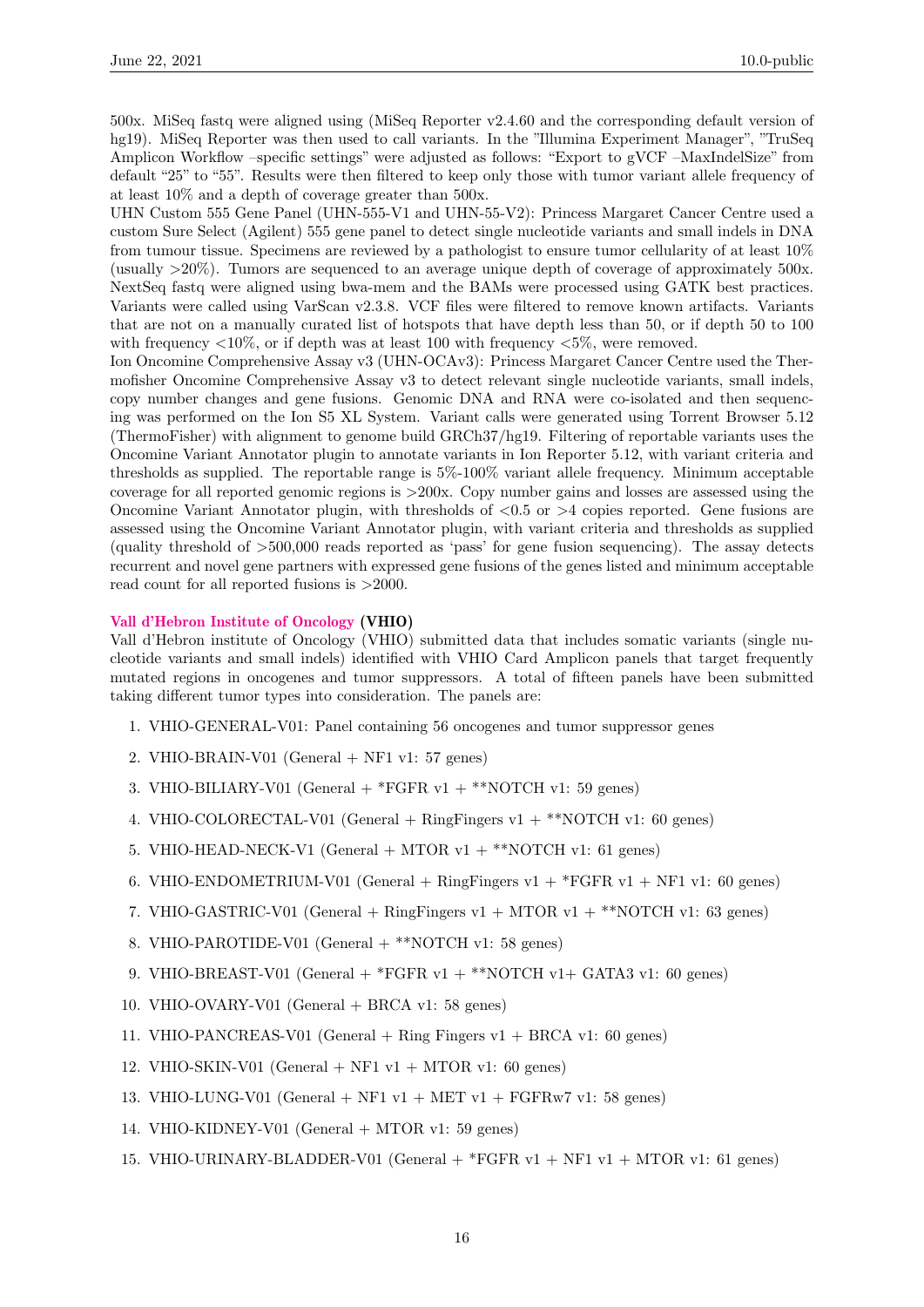\*FGFRv1 panel includes extra regions in FGFR1, FGFR2 and FGFR3 genes. \*\*NOTCHv1 panel includes extra regions in FBXW7 and NOTCH1 genes. FGFRw7 v1 panel includes extra regions in FGFR1 gene. ¥MET v1 panel includes intronic regions flanking Exon 14 of MET gene.

Tumor samples are reviewed by a pathologist to ensure tumor cellularity of at least 20%. For the sample loading into tumor-specific panels, we use a FREEDOM EVO 150 Platform from TECAN. Tumors are sequenced in an Illumina MiSeq instrument, to an average depth of coverage of approximately 1000X. Samples are sequenced, and two independent chemistries are performed and sequenced. Sequencing reads are aligned (BWA v0.7.17, Samtools v1.9), base recalibrated, Indel realigned (GATK v3.7.0), and variant called (VarScan2 v2.4.3). A minimum of 7 reads supporting the variant allele is required in order to call a mutation. Frequent SNPs in the population are filtered with the 1000g database (MAF $>0.005$ ). The average number of reads representing a given nucleotide in the panel (Sample Average Coverage) is calculated. Manual curation of variants is performed after manual search of available literature and databases, in terms of their clinical significance.

#### [Vanderbilt-Ingram Cancer Center](https://www.vicc.org/) (VICC)

Foundation medicine panels: VICC uses Illumina hybridization-based capture panels from Foundation Medicine to detect single nucleotide variants, small indels, copy number alterations and structural variants from tumor-only sequencing data. Two gene panels were used: Panel 1 (T5a bait set), covering 326 genes and; and Panel 2 (T7 bait set), covering 434 genes. DNA was extracted from unstained FFPE sections, and H&E stained sections were used to ensure nucleated cellularity  $\geq 80\%$  and tumor cellularity  $\geq$ 20%, with use of macro-dissection to enrich samples with ≤ 20% tumor content. A pool of 5'-biotinylated DNA 120bp oligonucleotides were designed as baits with 60bp overlap in targeted exon regions and 20bp overlap in targeted introns with a minimum of 3 baits per target and 1 bait per SNP target. The goal was a depth of sequencing between 750x and 1000x. Mapping to the reference genome was accomplished using BWA, local alignment optimizations with GATK, and PCR duplicate read removal and sequence metric collection with Picard and Samtools. A Bayesian methodology incorporating tissue-specific prior expectations allowed for detection of novel somatic mutations at low MAF and increased sensitivity at hotspots. Final single nucleotide variant (SNV) calls were made at MAF  $> 5\%$  (MAF  $> 1\%$  at hotspots) with filtering for strand bias, read location bias and presence of two or more normal controls. Indels were detected using the deBruin approach of de novo local assembly within each targeted exon and through direct read alignment and then filtered as described for SNVs. Copy number alterations were detected utilizing a comparative genomic hybridization-like method to obtain a log-ratio profile of the sample to estimate tumor purity and copy number. Absolute copy number was assigned to segments based on Gibbs sampling. To detect gene fusions, chimeric read pairs were clustered by genomic coordinates and clusters containing at least 10 chimeric pairs were identified as rearrangement candidates. Rare tumors and metastatic samples were prioritized for sequencing, but ultimately sequencing was at the clinician's discretion.

VICC also submitted data from 2 smaller hotspot amplicon panels, one used for all myeloid (VICC-01-myeloid) tumors and 1 used for some solid tumors (VICC-01-solidtumor). These panels detect point mutations and small indels from 37 and 31 genes, respectively. Solid tumor H&E were inspected to ensure adequate tumor cellularity (>10%). Sections were macrodissected if necessary, and DNA was extracted. Tumors were sequenced to an average depth greater than 1000X. Reads were aligned to hg19/GRCh37 with novoalign, and single nucleotide variants, insertions and deletions greater than 5% were called utilizing a customized bioinformatic pipeline. Large (15bp and greater) FLT3 insertions were called using a specialized protocol and were detected to a 0.5% allelic burden.

#### [Wake Forest University Health Sciences, Wake Forest Baptist Medical Center](https://www.wakehealth.edu/) (WAKE)

We utilized thesequencing analysis pipelines from Foundation Medicine and Caristo analyze clinical samples and support.Enrichment of target sequences was achieved by solution-based hybrid capture with custom biotinylated oligonucleotide bases. Enriched libraries were sequenced to an average median depth of  $>500\times$  with 99% of bases covered  $>100\times$  (IlluminaHiSeq2000 platform using 49  $\times$  49 paired-end reads).The clinical sequencing data were analyzed by Foundation Medicine and Carisdevelopedpipelines.Sequenced readswere mapped to the reference human genome (hg19) using the Burrows-Wheeler Aligner and the publicly available SAM tools, Picard, and Genome Analysis Toolkit.Point mutations were identified by a Bayesian algorithm; short insertions and deletions determined by local assembly; gene copy numberalterations identified by comparison to process-matched normal controls; and gene fusions/rearrangements determined by clustering chimeric reads mapped to targeted introns.Following by computational analysis with tools such asMutSigand CHASM, the driver mutations can be identified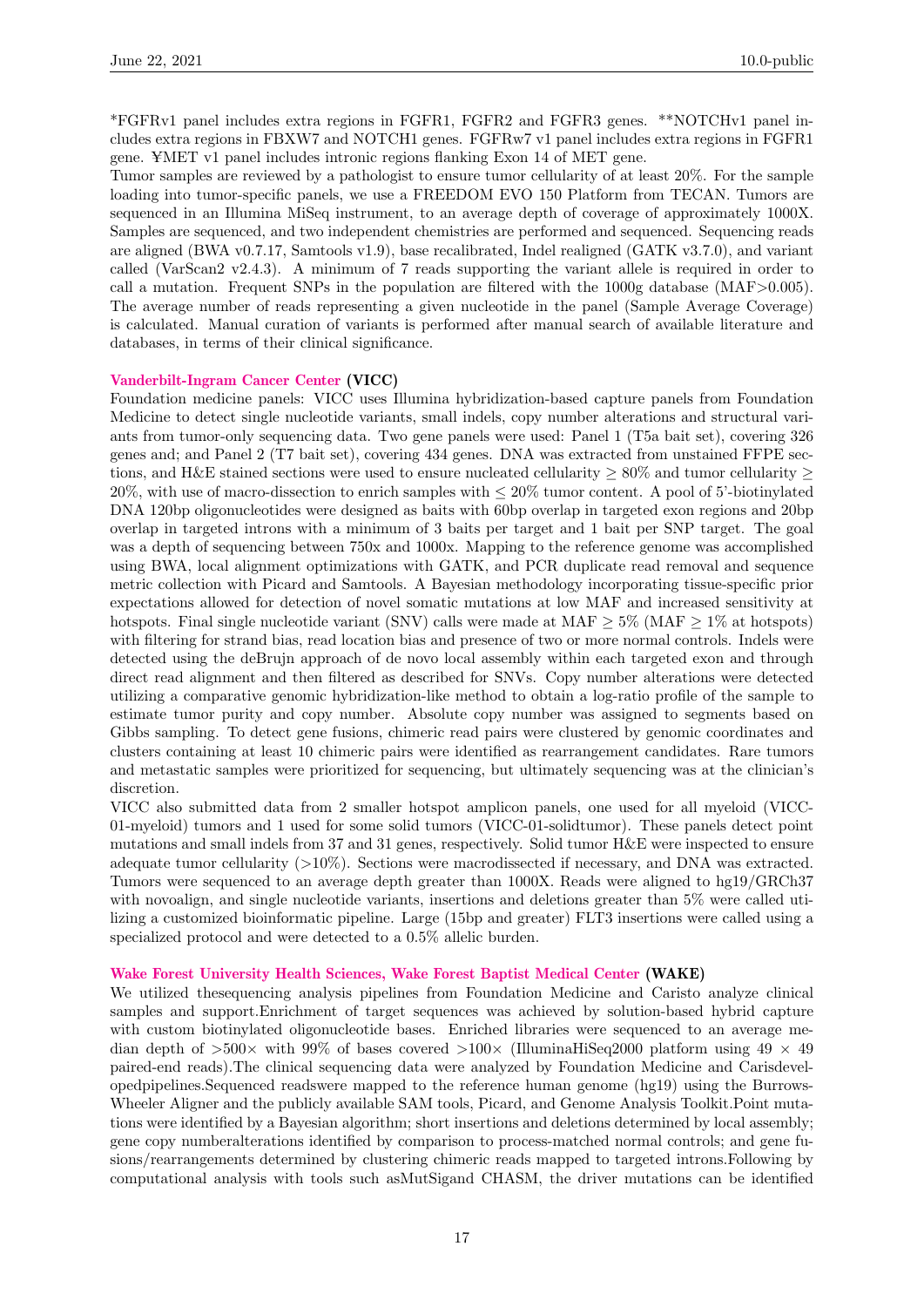which may help the selection of treatment strategy. In addition, the initial report of the analysis of 470 cases has been published and highlightedon the cover of the journalTheranosticsin 2017.

#### [Yale University, Yale Cancer Center](https://www.yale.edu/) (YALE)

GENIE samples submitted by Yale belong to one of three targeted NGS panels (1) YALE-HSM-V1, (2) YALE-OCP-V2, or (3) YALE-OCP-V3. The first panel corresponds to the Thermofisher Ion AmpliSeq Cancer Hotspot Panel v2, which is designed to assess hotspot variants in 50 of the most frequently mutated genes in cancer, and is performed as a tumor-only analysis. The latter two panels refer to v2 and v3C of the Thermofisher Oncomine Comprehensive Assay, which provides a more comprehensive assessment of somatic alterations including single nucleotide variants, insertions, deletions, copy number alterations (CNAs), and gene fusions across 143 and 161 genes, respectively. Target region design (i.e. full exonic, hotspot only, intronic, promoter) varies based on known relevance of each gene. Pathologist inspection of an H&E section ensured adequate tumor cellularity (approximately 10% or greater). Tumor samples are enriched for malignant cells by manual microdissection of unstained formalin-fixed, paraffin-embedded (FFPE) tissue sections. If available, germline control DNA from the same patient is obtained either from FFPE non-tumor tissue, from the patient's blood, or from a buccal swab. Subsequent libraries are barcoded and sequenced on either an Ion Torrent PGM™ or an Ion S5™ XL next generation sequencer. Pre-processing and alignment of reads is performed within Torrent Suite, with TMAP serving as the alignment algorithm. Resulting BAM files are uploaded to the Ion Reporter software for variant detection, as well as CNA and gene fusion assessment for Oncomine samples. The bioinformatics pipeline also uses MuTect2 (GATK) and Strelka (Illumina) to assess somatic variants. Variants are initially filtered based on quality metrics; a minimum read depth of 20x and avariant allelic fraction (VAF) of 0.02 is required. All variants passing quality filters are passed through the Ensembl Variant Effect Predictor for variant annotation. Variants that are intronic or synonymous are filtered at this stage; all other variants are manually reviewed for accuracy before submission to the attending pathologist. Variants below a VAF below 0.05 are not typically reviewed unless tumor cellularity estimates are low. CNA assessment is performed using the IonReporter CNV algorithm,as well as an internally developed workflow that uses the DNAcopy R package. Custom visualizations for amplified genes are used to confirm accuracy of CNAs reported by the pipeline. Only CNAs with a ploidy of 5 or higher are reported. Gene fusion assessment is handled by a custom workflow in the Ion Reporter software which aligns cDNA reads to known fusion breakpoints. A fusion read is mapped successfully if there is an overlap of 70% and exact matches of 66.66%.

#### [Swedish Cancer Institute](https://www.swedish.org/services/cancer-institute) (SCI)

SCI uses CellNetixPMP gene panel to detect hotspot mutations in known cancer genes from solid tumor DNA (Formalin-fixed, paraffin-embedded tissue). The hotspot gene panel covers 68 genes. Tumor cell content is greater than  $10\%$  verified by pathologist. Tumor DNA is sequenced to  $>200x$  on average (Variant that allele frequency is less than 10% requires more than 400X) on Illumina MiSeq (TruSeq Amplicon) platform, and data is analyzed in MiSeq Reporter 2.5. Reads are aligned to hg19 reference genome by the BWA (v0.6.1-r104-tpx) aligner adapted by the MiSeq Reporter Software (v2.4.1 or v2.5) using the manufacture suggested settings. MiSeq Reporter provided Somatic Variant Caller (v2.1.12) is run on the aligned .bam files to identify variants present in DNA samples. Detailed stepsplease refer toIllumina MiSeq Reporter User Guide. Variants are filtered for allele frequency greater than 3% except for actionable mutations. Variants that are observed in  $> 75\%$  samples on the same run, or common variant with population frequency of  $> 50\%$ , or average population frequency  $>5\%$  reported in the 1000 genome and/or in ExAc. are filtered.

[University of California-San Francisco.\(UCSF Helen Diller Family Comprehensive Cancer Center\)](https://cancer.ucsf.edu/) (UCSF) UCSF uses a custom, hybridization-based capture panel (UCSF500) to detect single nucleotide variants, small indels, copy number alterations, and structural variants from both matched tumor-normal and tumor-only specimens. Two versions of the panel have been submitted to GENIE: UCSF-NIMV4 consists of 481 genes and includes coverage of select promoter regions (TERT and SDHD) as well as the intronic or UTR regions of 47 genes for the detection of structural rearrangements. UCSF-IDTV5 consists of 529 genes, retains TERT and SDHD promoter coverage, and expands intronic or UTR region coverage to 73 genes for the detection of structural rearrangements. Testing is performed for patients with solid or hematological malignancies. Specimens are reviewed by a pathologist to ensure tumor cellularity of greater than 25%. Tumor DNA is extracted from sections of FFPE tissue; for uveal melanoma cases, frozen fresh fine needle aspirates are accepted. Normal DNA can be extracted from peripheral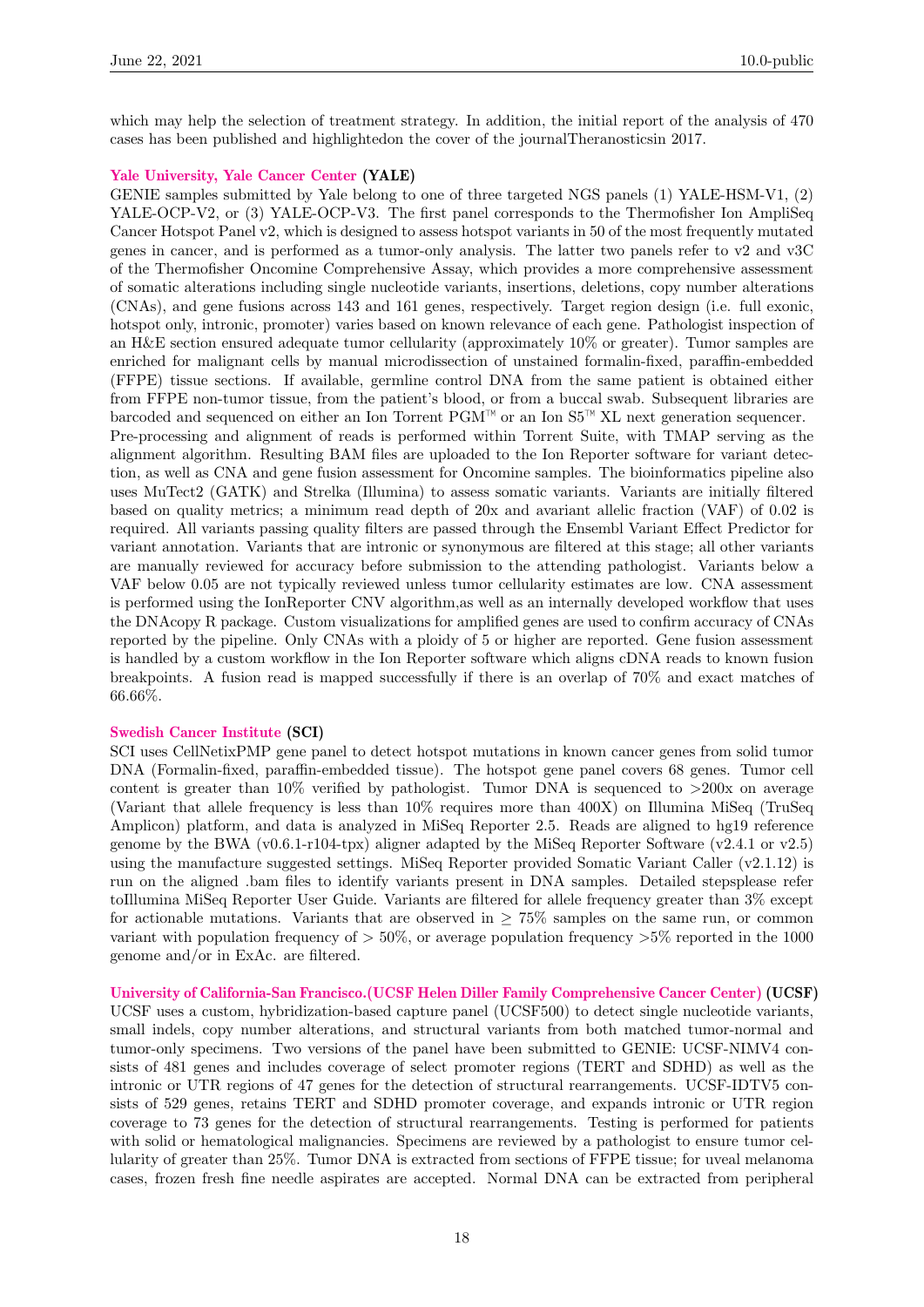blood draw, buccal swab, or micro-dissected non-lesional areas. Hybridization capture is performed with SeqCap EZ target enrichment kit; sequencing platform is the HiSeq2500 prior to October 2020, and NovaSeq6000 after. Tumors are sequenced to an average unique depth of coverage of approximately >500X. FASTQC is run on unaligned sequencing reads to collect read-level summary statistics for downstream quality control; additionally, a suite of Picard tools are also run to assess quality metrics from sequencing runs. BWA-MEM aligner is used to align sequencing reads from each sample to the reference genome (hg19). The following bioinformatic workflows are used for variant calling: SNV callers

- Tumor sample: FreeBayes, GATK UnifiedGenotyper, Pindel
- Normal sample: FreeBayes, GATK HaplotypeCaller, Pindel
- Matched pairs: FreeBayes, Mutect, GATK SomaticIndelDetector

Structural variant callers

- DELLY
- Pindel calls larger than 100bp are treated as structural variants

Copy Number Calls

• CNVkit using a reference profile for normalization of approximately 30 pooled normal samples

Variants are removed if present with frequency  $\geq$  = 1% in ESP6500, 1000 Genomes, or ExAC datasets. Known sequencing artifacts are removed. Variants with < 50x total coverage in the tumor sample are removed.

### <span id="page-18-0"></span>Pipeline for Annotating Mutations and Filtering Putative Germline SNPs

Contributing GENIE centers provided mutation data in [Variant Call Format \(VCF\)](http://samtools.github.io/hts-specs/) or Mutation Annotation Format [\(GDC MAF v1.0.0\)](https://docs.gdc.cancer.gov/Data/File_Formats/MAF_Format) with additional fields for read counts supporting variant alleles, reference alleles, and total depth. Some "MAF-like" text files with [minimal required columns](https://github.com/mskcc/vcf2maf/blob/v1.6.17/data/minimalist_test_maf.tsv) were also received from the participating centers. These various input formats were converted into a complete tab-separated MAF format, with [Genome Nexus.](https://www.genomenexus.org/)

While the GENIE data available from Sage contains all mutation data, the following mutation types are automatically filtered upon import into the [cBioPortal:](http://www.cbioportal.org/genie) Silent, Intronic, 3' UTR, 3' Flank, 5' UTR, 5' Flank and Intergenic region (IGR).

Seventeen of the nineteen GENIE participating centers performed tumor-only sequencing i.e. without also sequencing a patient-matched control sample like blood, to isolate somatic events. These centers minimized artifacts and germline events using pooled controls from unrelated individuals, or using databases of known artifacts, common germline variants, and recurrent somatic mutations. However, there remains a risk that such centers may inadvertently release germline variants that can theoretically be used for patient re-identification. To minimize this risk, the GENIE consortium developed a stringent germline filtering pipeline, and applied it uniformly to all variants across all centers. This pipeline flags sufficiently recurrent artifacts and germline events reported by the Exome Aggregation Consortium [\(ExAC\)](http://exac.broadinstitute.org). Specifically, the non-TCGA subset VCF of ExAC 0.3.1 was used after excluding known somatic events:

- Hotspots from Chang et al. minus some likely artifacts. (dx.doi.org/10.1038/nbt.3391)
- Somatic mutations associated with clonal hematopoietic expansion from Xie et al. (dx.doi.org/10.1038/nm.3733)
- Somatically mutable germline sites at MSH6:F1088, TP53:R290, TERT:E280, ASXL1:G645\_G646.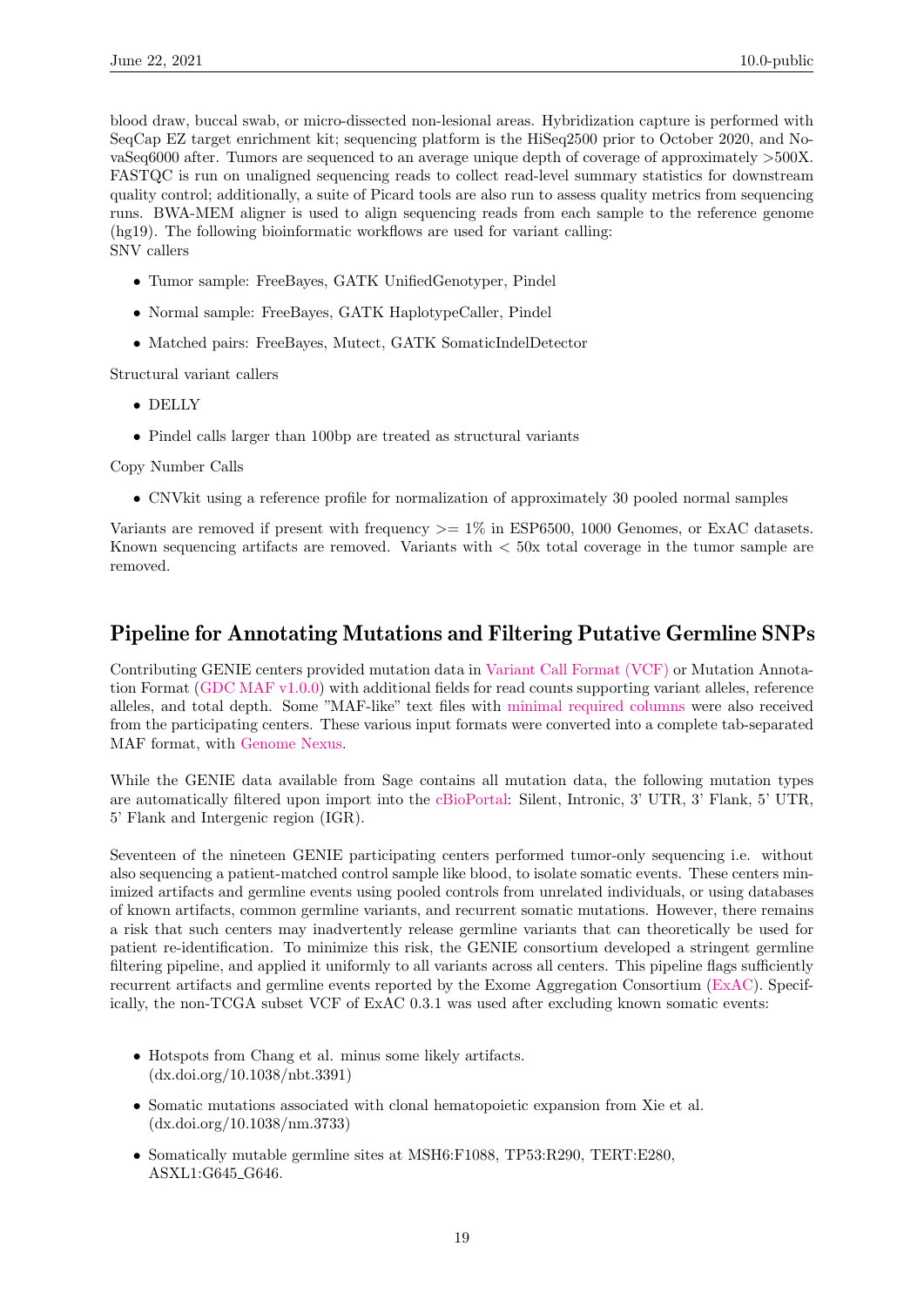The resulting MAF was filtered by the gnomAD allele frequency (AF) columns. If any variant had a gnomAD subpopulation AF of 0.0005 or greater, it was filtered out as a germline variant. This 0.0005 threshold was selected because it tagged no more than  $1\%$  of the somatic calls across all MSK-IMPACT samples with patient-matched controls.

### Description of Data Files

Description on most of the data files can be found under the "Data files" section for [cBioPortal file formats.](https://docs.cbioportal.org/5.1-data-loading/data-loading/file-formats)

<span id="page-19-0"></span>

| Description             | Details                                                                                                                                                                                                                                                                                                                                      |
|-------------------------|----------------------------------------------------------------------------------------------------------------------------------------------------------------------------------------------------------------------------------------------------------------------------------------------------------------------------------------------|
| Mutation data           | MAF format                                                                                                                                                                                                                                                                                                                                   |
| Discritized copy number | CNA format                                                                                                                                                                                                                                                                                                                                   |
| data.                   |                                                                                                                                                                                                                                                                                                                                              |
| Not all centers         |                                                                                                                                                                                                                                                                                                                                              |
|                         |                                                                                                                                                                                                                                                                                                                                              |
|                         |                                                                                                                                                                                                                                                                                                                                              |
|                         | Fusion format                                                                                                                                                                                                                                                                                                                                |
|                         |                                                                                                                                                                                                                                                                                                                                              |
|                         |                                                                                                                                                                                                                                                                                                                                              |
|                         |                                                                                                                                                                                                                                                                                                                                              |
|                         |                                                                                                                                                                                                                                                                                                                                              |
|                         | This is not a cBioPortal file format.                                                                                                                                                                                                                                                                                                        |
|                         | Start_Position,<br>Chromosome,                                                                                                                                                                                                                                                                                                               |
|                         | End_Position: Gene positions.                                                                                                                                                                                                                                                                                                                |
|                         | Hugo_Symbol: Re-mapped gene                                                                                                                                                                                                                                                                                                                  |
|                         | symbol based on gene positions.                                                                                                                                                                                                                                                                                                              |
|                         | <b>ID</b> : Center submitted gene symbols.                                                                                                                                                                                                                                                                                                   |
|                         | SEQ_ASSAY_ID: The institutional                                                                                                                                                                                                                                                                                                              |
|                         | assay identifier for genomic testing<br>platform.                                                                                                                                                                                                                                                                                            |
|                         | <b>Feature_Type:</b> "exon", "intron", or                                                                                                                                                                                                                                                                                                    |
|                         | "intergenic".                                                                                                                                                                                                                                                                                                                                |
|                         | includeInPanel: Used to define gene                                                                                                                                                                                                                                                                                                          |
|                         | panel files for cBioPortal.                                                                                                                                                                                                                                                                                                                  |
|                         | clinicalReported: These are the                                                                                                                                                                                                                                                                                                              |
|                         | genes that were clinically Reported.                                                                                                                                                                                                                                                                                                         |
|                         | Blank<br>information<br>means<br>not                                                                                                                                                                                                                                                                                                         |
|                         | provided.                                                                                                                                                                                                                                                                                                                                    |
|                         | Note:<br>contributed copy number<br>data to GENIE.<br>Structural variant data.<br>Note: not all centers con-<br>tributed structural rear-<br>rangement data to GE-<br>NIE.<br>File describing genomic<br>coordinates covered by<br>all platforms for GENIE<br>data.<br>Note:<br>Not all centers<br>contributed copy number<br>data to GENIE. |

Table 7: GENIE Data Files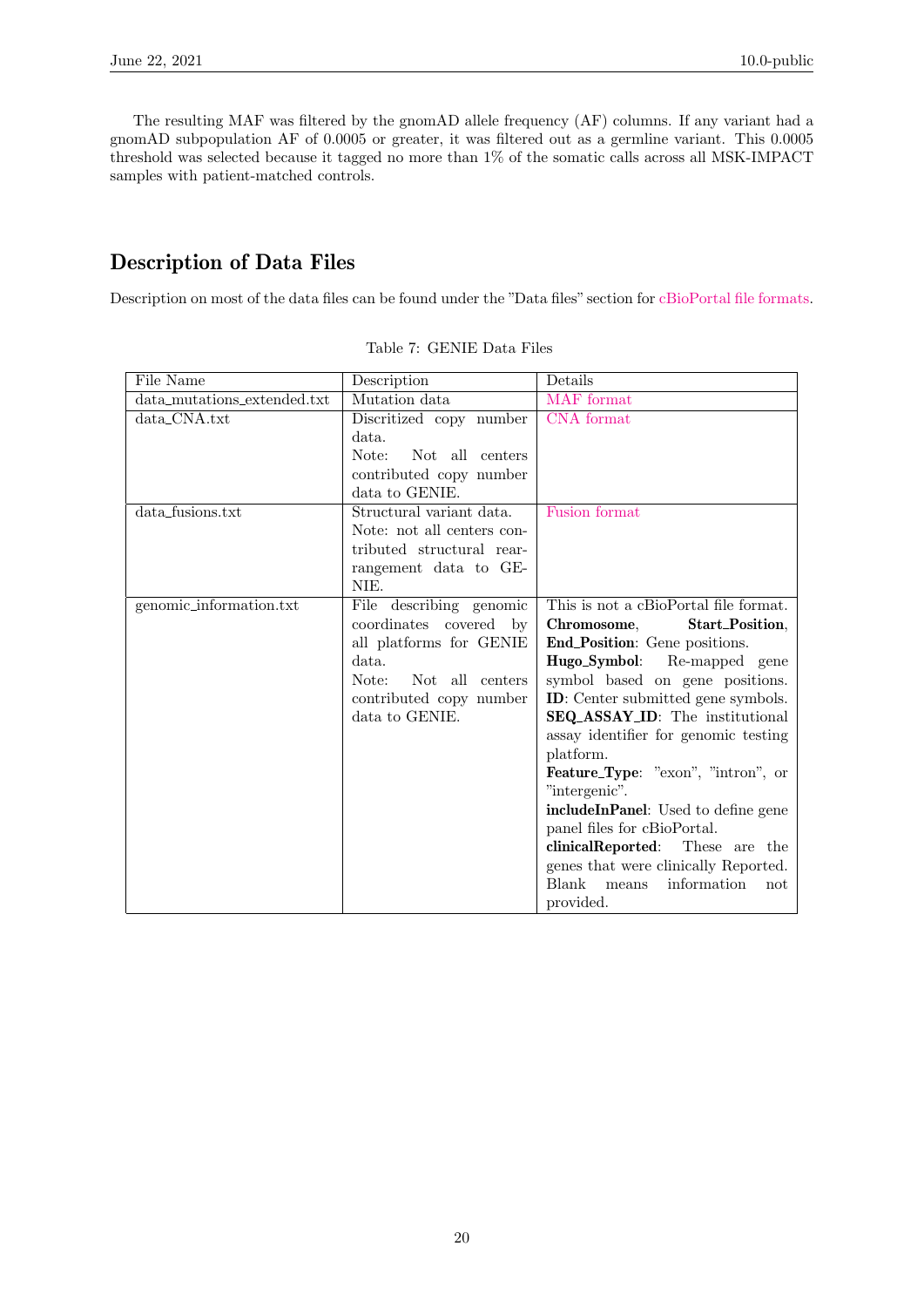| assay_information.txt   | Assay information             | This is not a cBioPortal file format.    |
|-------------------------|-------------------------------|------------------------------------------|
|                         |                               | is_paried_end,<br>library_selection,     |
|                         |                               | library_strategy,<br>platform,           |
|                         |                               | target_capture_kit,<br>read_length,      |
|                         |                               | instrument_model: defined by GDC         |
|                         |                               | read group                               |
|                         |                               | number_of_genes: Number of genes         |
|                         |                               | from which variants are called           |
|                         |                               | variant_classifications: List of types   |
|                         |                               | of variants that are reported for this   |
|                         |                               | assay.                                   |
|                         |                               | <b>gene_padding:</b> Number of basepairs |
|                         |                               | to add to exon endpoints for the         |
|                         |                               | inBED filter.                            |
|                         |                               | alteration_types: List of alteration     |
|                         |                               | types.                                   |
|                         |                               | specimen_type: List of specimen          |
|                         |                               | types                                    |
|                         |                               | specimen_tumor_cellularity: Tumor        |
|                         |                               | Cellularity Cutoff                       |
|                         |                               | calling_strategy:<br>Yumor only or       |
|                         |                               | tumor normal                             |
|                         |                               | coverage: List of coverage               |
| genie_data_cna_hg19.seg | Segmented copy number         | <b>SEG</b> format                        |
|                         | data.                         |                                          |
|                         | Note:<br>Not all centers      |                                          |
|                         | contributed copy number       |                                          |
|                         | data to GENIE.                |                                          |
| data_clinical.txt       | De-identified tier 1 clinical | See Clinical Data<br>clinical format     |
|                         | data.                         | section below for more details.          |

## Clinical Data

| Data Element      | Example Values                                        | Data Description                    |
|-------------------|-------------------------------------------------------|-------------------------------------|
| AGE_AT_SEQ_REPORT | Integer values, $\langle 18 \rangle$<br><sub>or</sub> | The age of the patient at the time  |
|                   | >89.                                                  | that the sequencing results were    |
|                   |                                                       | reported. Age is masked for pa-     |
|                   |                                                       | tients aged 90 years and greater    |
|                   |                                                       | and for patients under 18 years.    |
| <b>CENTER</b>     | MSK                                                   | The center submitting the clini-    |
|                   |                                                       | cal and genomic data                |
| <b>ETHNICITY</b>  | Non-Spanish/non-                                      | Indication of Spanish/Hispanic      |
|                   | Hispanic                                              | origin of the patient; this data    |
|                   | Spanish/Hispanic                                      | element maps to the NAACCR          |
|                   | Unknown                                               | v16, Element $\#190$ . Institutions |
|                   |                                                       | not collecting Spanish/Hispanic     |
|                   |                                                       | origin have set this column to      |
|                   |                                                       | Unknown.                            |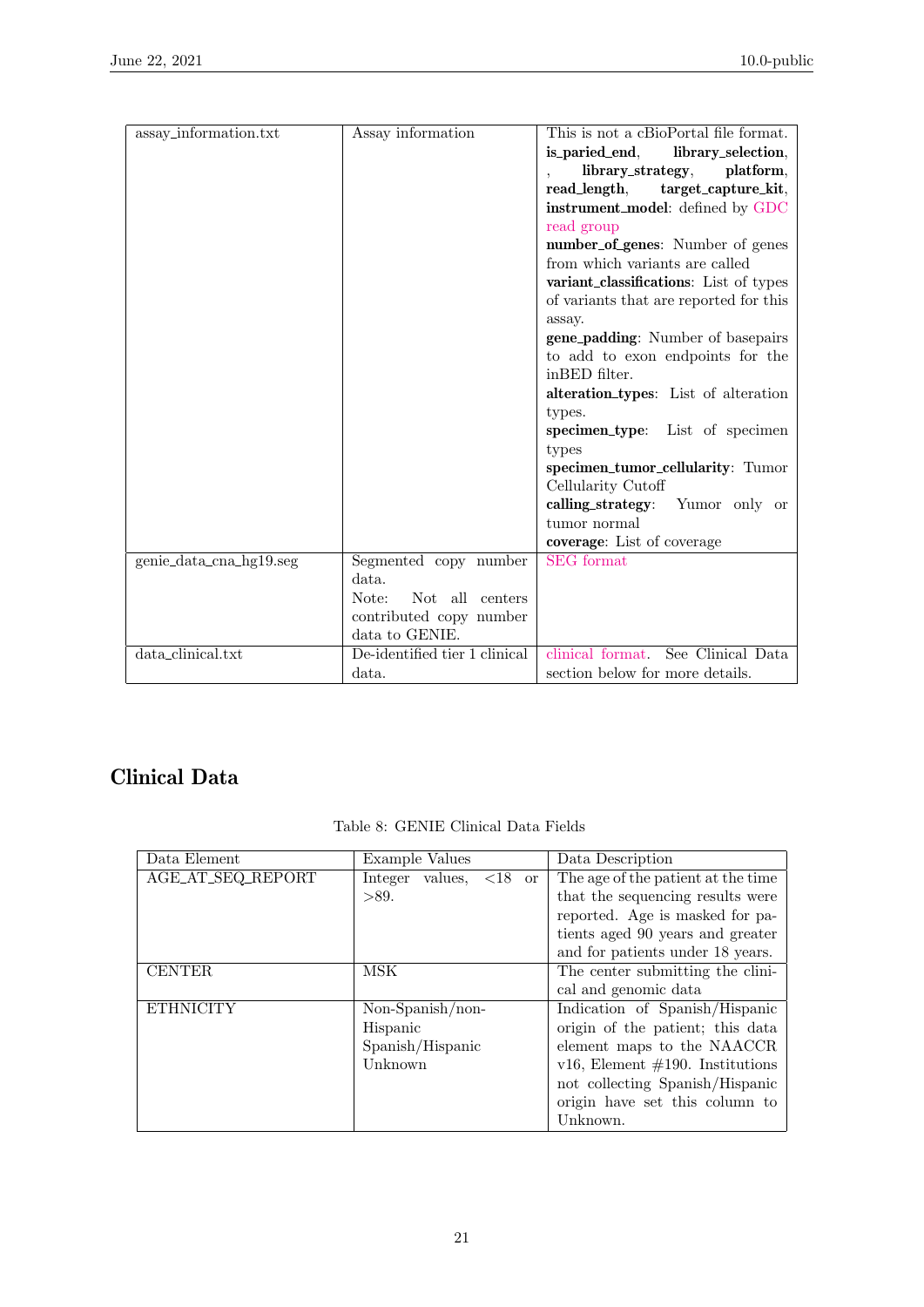| <b>ONCOTREE_CODE</b> | <b>LUAD</b>            | The primary cancer diagnosis         |
|----------------------|------------------------|--------------------------------------|
|                      |                        | "main type", based on the On-        |
|                      |                        | coTree ontology. The version         |
|                      |                        | of Oncotree ontology that was        |
|                      |                        | used for GENIE 10.0-public is        |
|                      |                        | oncotree_2019_12_01                  |
| <b>PATIENT_ID</b>    | GENIE-JHU-1234         |                                      |
|                      |                        | The unique, anonymized patient       |
|                      |                        | identifier for the GENIE project.    |
|                      |                        | Conforms to the following the        |
|                      |                        | convention: GENIE-CENTER-            |
|                      |                        | 1234.<br>The first component is      |
|                      |                        | the string, "GENIE"; the second      |
|                      |                        | component is the Center abbre-       |
|                      |                        | viation. The third component is      |
|                      |                        | an anonymized unique identifier      |
|                      |                        | for the patient.                     |
| PRIMARY_RACE         | Asian                  | The primary race recorded for        |
|                      | <b>Black</b>           | the patient; this data element       |
|                      | Native American        | maps to the NAACCR v16, Ele-         |
|                      | Other                  | ment $\#160$ . For institutions col- |
|                      | Unknown                | lecting more than one race cat-      |
|                      | White                  | egory, this race code is the pri-    |
|                      |                        |                                      |
|                      |                        | mary race for the patient. Insti-    |
|                      |                        | tutions not collecting race have     |
|                      |                        | set this field to Unknown.           |
| <b>SAMPLE_ID</b>     | GENIE-JHU-1234-9876    | The unique, anonymized sample        |
|                      |                        | identifier for the GENIE project.    |
|                      |                        | Conforms to the following the        |
|                      |                        | convention: GENIE-CENTER-            |
|                      |                        | 1234-9876. The first component       |
|                      |                        | is the string, "GENIE"; the sec-     |
|                      |                        | ond component is the Center ab-      |
|                      |                        | breviation. The third component      |
|                      |                        | is an anonymized, unique patient     |
|                      |                        | identifier. The fourth component     |
|                      |                        | is a unique identifier for the sam-  |
|                      |                        | ple that will distinguish between    |
|                      |                        | two or more specimens from a         |
|                      |                        | single patient.                      |
| SAMPLE_TYPE          | Primary                | The specimen's type including        |
|                      | Metastasis             | primary, metastasis and etc          |
|                      | Unspecified            |                                      |
|                      | Not Applicable or Heme |                                      |
| SAMPLE_TYPE_DETAILED | Primary tumor          | The specimen's detailed type         |
|                      | Lymph node metastasis  | based on its location, including     |
|                      |                        | primary site, site of local re-      |
|                      |                        |                                      |
|                      |                        | currence, distant metastasis or      |
|                      |                        | hematologic malignancy.              |
| SEQ_ASSAY_ID         | DFCI-ONCOPANEL-1       | The institutional assay identi-      |
|                      |                        | fier for genomic testing platform.   |
|                      |                        | Components are separated by          |
|                      |                        | hyphens, with the first compo-       |
|                      |                        | nent corresponding to the Cen-       |
|                      |                        | ter's abbreviation.<br>All speci-    |
|                      |                        | mens tested by the same plat-        |
|                      |                        | form should have the same iden-      |
|                      |                        | tifier.                              |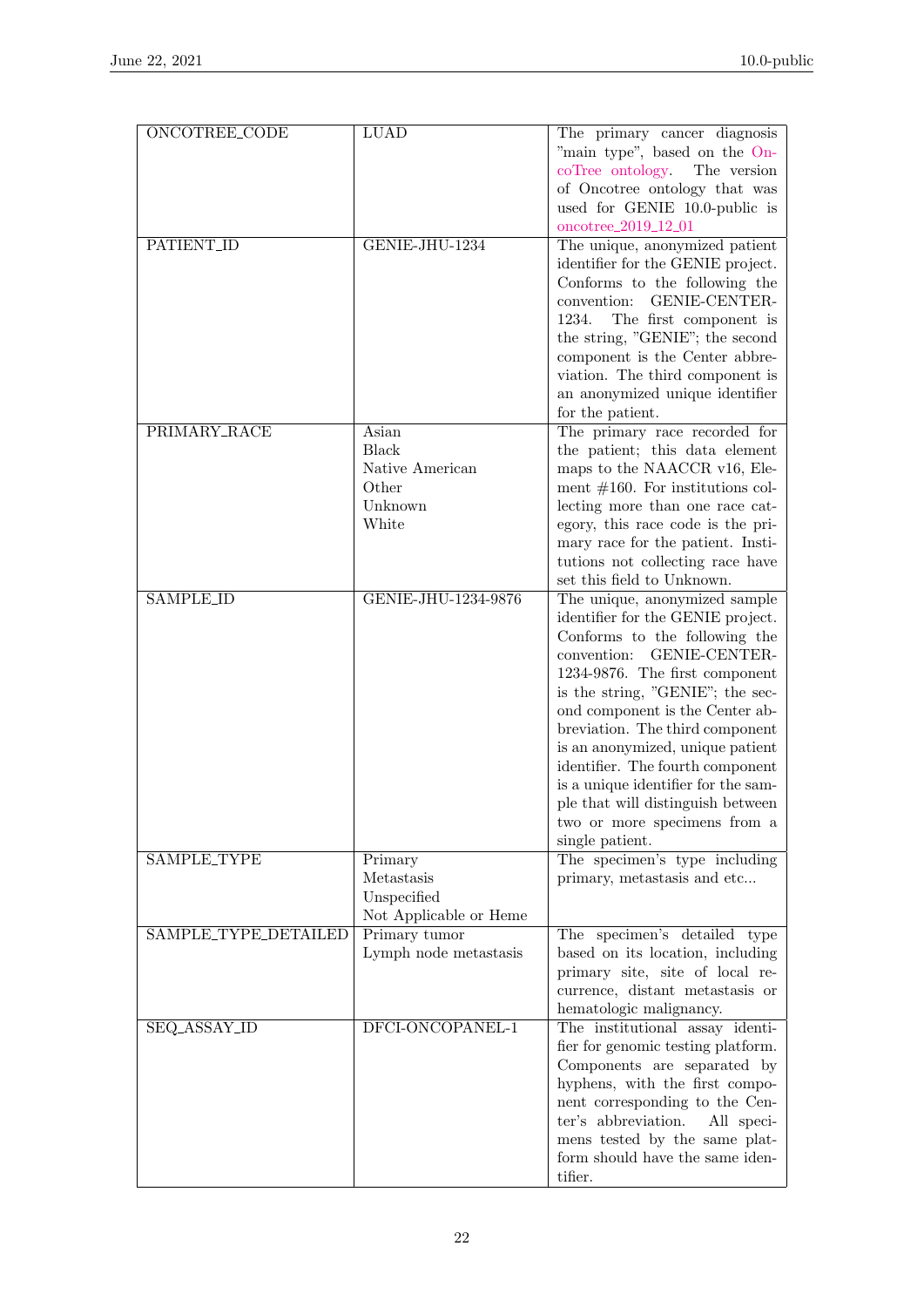| <b>SEX</b>           | Female, Male             | The patient's sex code; this data |
|----------------------|--------------------------|-----------------------------------|
|                      |                          | element maps to the NAACCR        |
|                      |                          | v16, Element $\#220$ .            |
| CANCER_TYPE          | Non-Small Cell Lung Can- | The primary cancer diagnosis      |
|                      | cer                      | "main type", based on the On-     |
|                      |                          | coTree ontology. For example,     |
|                      |                          | the OncoTree code of LUAD         |
|                      |                          | maps to: "Non-Small Cell Lung"    |
|                      |                          | Cancer". The version of On-       |
|                      |                          | cotree ontology that was used     |
|                      |                          | for GENIE $10.0$ -public is on-   |
|                      |                          | cotree_2019_12_01                 |
| CANCER_TYPE_DETAILED | Lung Adenocarcinoma      | The primary cancer diagnosis la-  |
|                      |                          | bel, based on the OncoTree on-    |
|                      |                          | tology. For example, the On-      |
|                      |                          | coorree code of LUAD maps to      |
|                      |                          | the label: "Lung Adenocarci-      |
|                      |                          | noma (LUAD)". The version         |
|                      |                          | of Oncotree ontology that was     |
|                      |                          | used for GENIE 10.0-public is     |
|                      |                          | oncotree_ $2019\_12\_01$          |

Cancer types are reported using the [OncoTree ontology](http://oncotree.mskcc.org) originally developed at Memorial Sloan Kettering Cancer Center. The 10.0-public uses the OncoTree version oncotree 2019 12 01. The centers participating in GENIE applied the OncoTree cancer types to the tested specimens in a variety of methods depending on center-specific workflows. A brief description of how the cancer type assignment process for each center is specified in Table 9.

|  |  |  |  |  | Table 9: Center Strategies for OncoTree Assignment |
|--|--|--|--|--|----------------------------------------------------|
|--|--|--|--|--|----------------------------------------------------|

<span id="page-22-0"></span>

| center                  | oncotree_assignment                                                             |
|-------------------------|---------------------------------------------------------------------------------|
| CRUK                    | Molecular pathologists assigned diagnosis and mapped to OncoTree cancer         |
|                         | type.                                                                           |
| <b>COLU</b>             | Original diagnosis from pathologist was mapped to OncoTree diagnosis by med-    |
|                         | ical oncologist and research manager.                                           |
| <b>DFCI</b>             | Molecular pathologists assigned diagnosis and mapped to OncoTree cancer         |
|                         | type.                                                                           |
| <b>DUKE</b>             | Anatomic and molecular pathologists assigned diagnosis and mapped to On-        |
|                         | coTree cancer type.                                                             |
| GRCC                    | OncoTree cancer types were mapped from ICD-O codes. If no ICD-O code was        |
|                         | available, a staff scientist and an oncologist mapped the diagnosis made by the |
|                         | pathologist to Onco Tree cancer type.                                           |
| <b>MDA</b>              | OncoTree cancer types were mapped from ICD-O codes.                             |
| $\overline{\text{MSK}}$ | Molecular pathologists assigned diagnosis and mapped to OncoTree cancer         |
|                         | type.                                                                           |
| JHU                     | Molecular pathologists assigned diagnosis and mapped to OncoTree cancer         |
|                         | type.                                                                           |
| NKI                     | Molecular pathologists assigned diagnosis and mapped to OncoTree cancer         |
|                         | type.                                                                           |
| <b>PHS</b>              | Molecular pathologists assigned diagnosis and mapped to OncoTree cancer         |
|                         | type.                                                                           |
| <b>UHN</b>              | The original diagnosis was mapped to OncoTree by a medical oncologist and       |
|                         | research manager.                                                               |
| <b>VHIO</b>             | Original diagnosis from pathologist or medical oncologist was mapped to On-     |
|                         | coTree diagnosis by research data curator.                                      |